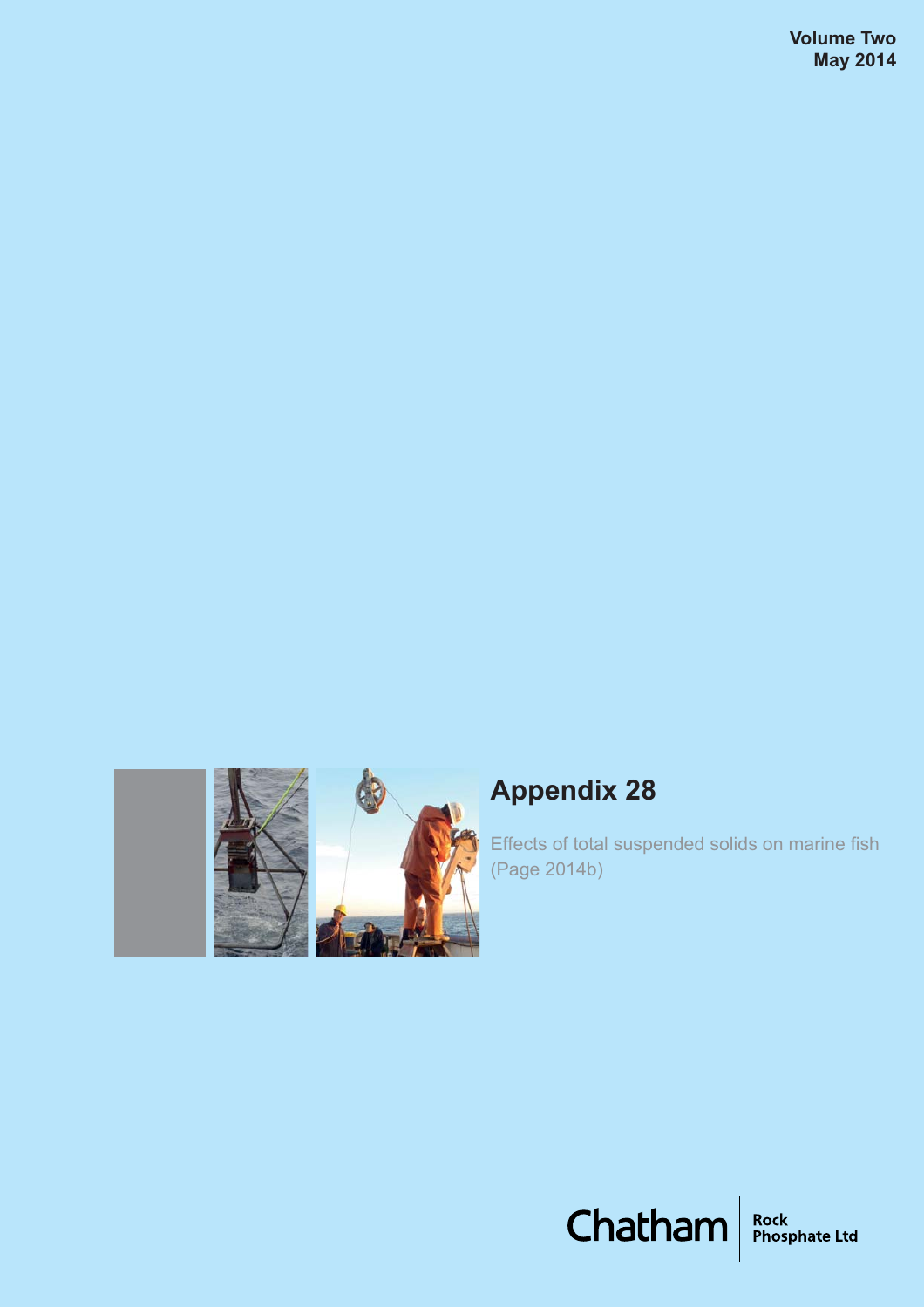

## Effects of total suspended solids on marine fish:

### Pelagic, demersal and bottom fish species avoidance of TSS on the Chatham Rise

### Prepared for Chatham Rock Phosphate

April 2014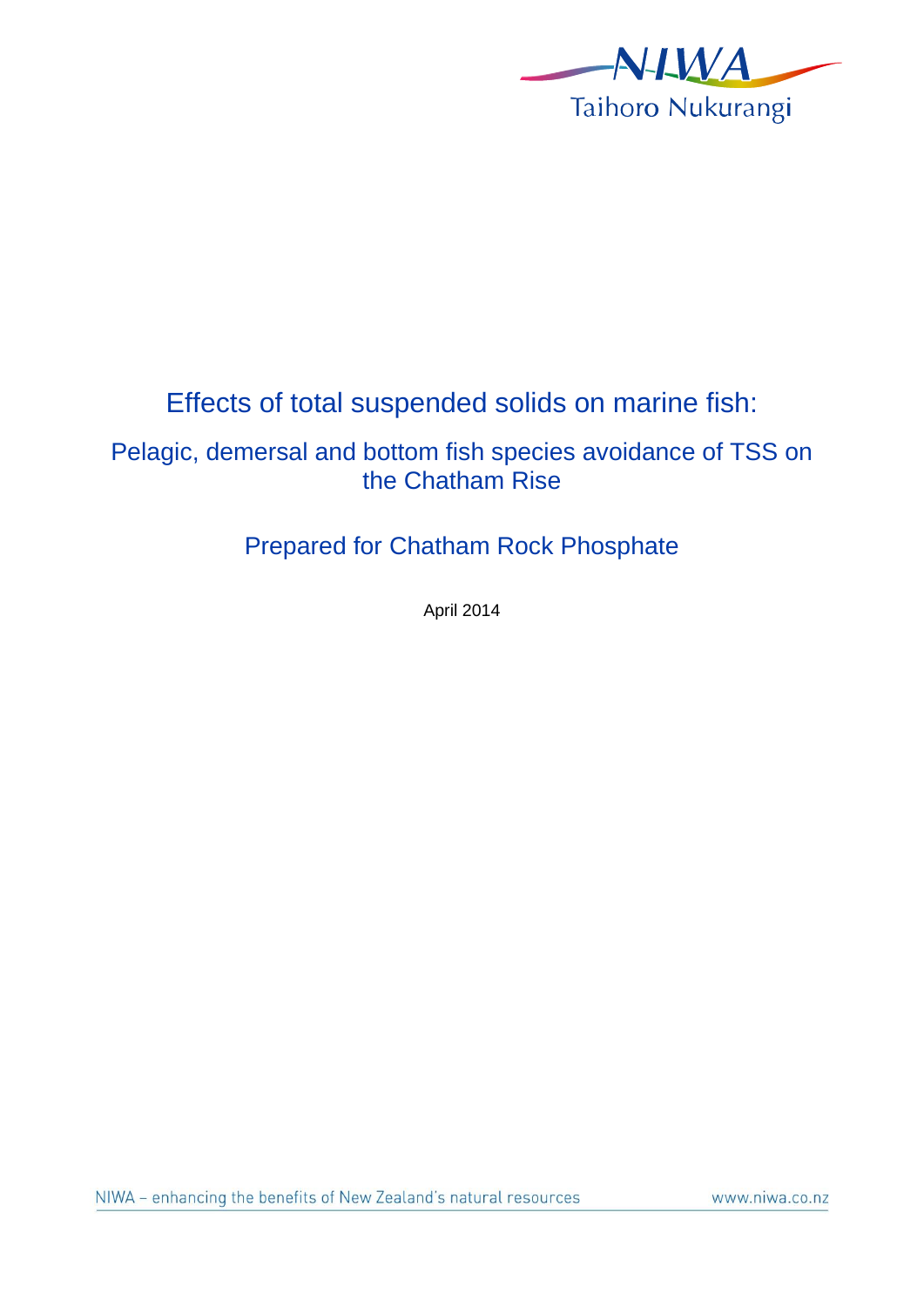#### **Authors/Contributors**:

Mike Page

#### **For any information regarding this report please contact:**

Mike Page Marine Ecologist Biodiversity and Biosecurity +64-3-548 1715 m.page@niwa.co.nz

National Institute of Water & Atmospheric Research Ltd 217 Akersten Street, Port Nelson PO Box 893 Nelson 7040 New Zealand

Phone +64-3-548 1715 Fax +64-3-548 1716

| NIWA Client Report No: | WLG2014-7  |
|------------------------|------------|
| Report date:           | April 2014 |
| NIWA Project:          | CRP12303   |

© All rights reserved. This publication may not be reproduced or copied in any form without the permission of the copyright owner(s). Such permission is only to be given in accordance with the terms of the client's contract with NIWA. This copyright extends to all forms of copying and any storage of material in any kind of information retrieval system.

Whilst NIWA has used all reasonable endeavours to ensure that the information contained in this document is accurate, NIWA does not give any express or implied warranty as to the completeness of the information contained herein, or that it will be suitable for any purpose(s) other than those specifically contemplated during the Project or agreed by NIWA and the Client.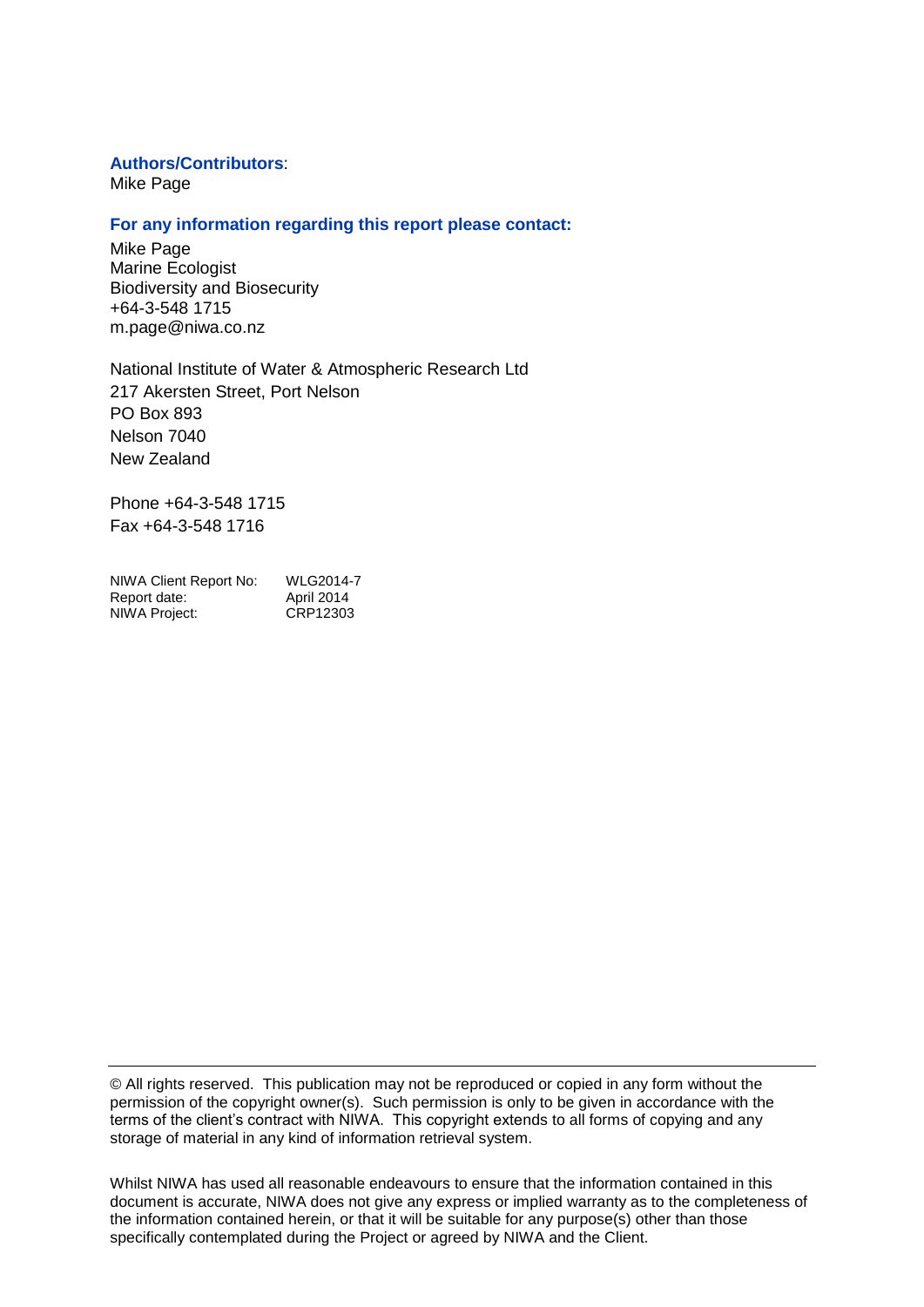## **Contents**

| $\mathbf 1$             |                                                                              |  |
|-------------------------|------------------------------------------------------------------------------|--|
| $\overline{2}$          |                                                                              |  |
| 3 <sup>1</sup>          |                                                                              |  |
|                         | Behavioural and physiological responses and trophic effects of TSS 11<br>3.1 |  |
| $\overline{\mathbf{4}}$ |                                                                              |  |
| 5                       |                                                                              |  |
| $6\phantom{1}6$         |                                                                              |  |

### **Tables**

| Table $2-1$ :  | Common demersal species caught in research bottom trawls on the<br>Chatham Rise.                            | $\overline{7}$    |
|----------------|-------------------------------------------------------------------------------------------------------------|-------------------|
| Table $3-1$ :  | Scale of the severity of ill effects associated with excess suspended<br>sediment.                          | 9                 |
| Table $3-2$ :  | Published physiological and behavioural responses to threshold<br>concentrations of total suspended solids. | $12 \overline{ }$ |
| Table $4-1$ :  | Published data on fish species responses to total suspended solids.                                         | 16                |
| <b>Figures</b> |                                                                                                             |                   |
| Figure $1-1$ : | Location of Minerals Prospecting Licence 50270 area on the Chatham<br>Rise.                                 | 5                 |
| Figure $3-1$ : | Conceptual model of biological effects of suspended and bedded<br>sediments in estuaries.                   | 8                 |

Figure 3-2: [Idealized model of fish response to increased suspended sediment.](#page-10-0) 10 Figure 3-3: [Responses of non-salmonid and estuarine adult fish](#page-11-1) to suspended [sediment concentrations.](#page-11-1) 11

Reviewed by **Approved for release by Approved for release by** 

……………………………………… ………………………………

Formatting checked by $AB$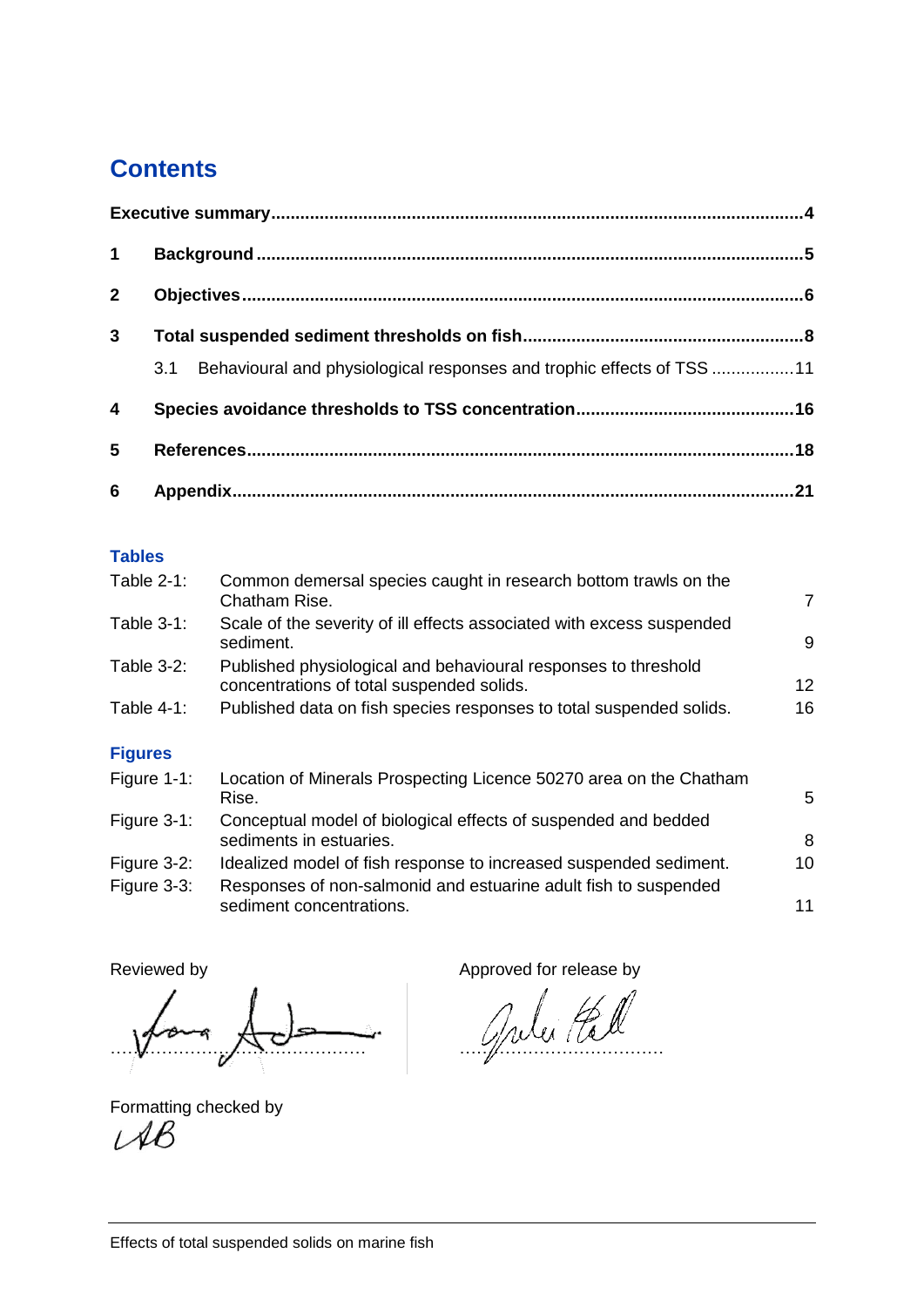## <span id="page-4-0"></span>**Executive summary**

There are few published studies on how estuarine and marine fish respond to total suspended solids (TSS) and even less known about behavioural thresholds. In situations where concentrations of TSS are not lethal, pelagic, demersal and bottom fish are likely to avoid (swim away from) higher levels of TSS.

Ocean Biogeographical Information System (OBIS) records show 63 fish species have been recorded within the licence area. Of these, 17 benthic and 46 demersal fish species are likely to encounter the predicted mining plume as modelled by [Deltares \(2014\).](#page-18-1) Of these four species, ling, hake, hoki and giant stargazer have commercial value.

Overseas studies show that avoidance generally occurs at concentrations of approximately 3−5 mg/L for pelagic and demersal species. This concentration range is similar to the Australia and New Zealand Environment Conservation Council (ANZECC) guideline trigger turbidity of 2−3 mg/L in marine and estuarine waters. The avoidance threshold for benthic species appears higher, at greater than 50 mg/L.

A recent environmental impact study by [FeBEC \(2013b\)](#page-19-0) on the link between Denmark and Germany, recommended an avoidance threshold of 10 mg/L for demersal species (e.g., Atlantic cod, herring and whiting), and 50 mg/L for benthic species (e.g., flatfish and eel).

Avoidance of the sediment plume on the Chatham Rise by pelagic, demersal and benthic species will occur in the immediate vicinity of the mining activity where concentrations of TSS are predicted to reach 100 mg/L. Avoidance may also occur for pelagic and demersal species when sediment concentrations in the plume exceed 3 mg/L, and are likely to occur at greater10 mg/L.

The determination of acceptable limits to TSS for juvenile and adult fish in CRP's phosphorite mining in licence PL50270 should be considered carefully as physiological tolerances and threshold levels are species- and life history-specific and have been determined only for a small number of species in experimental studies overseas.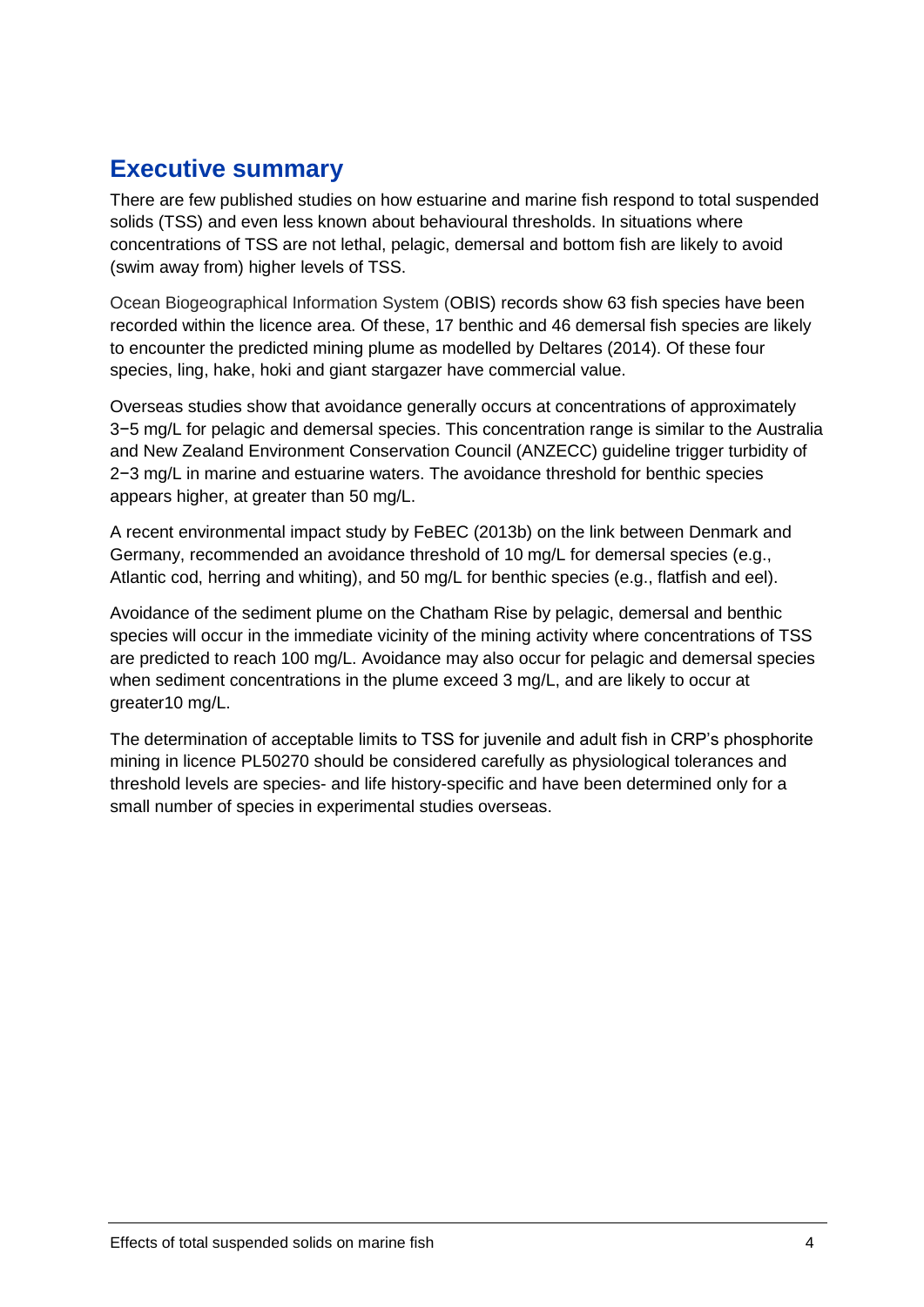## <span id="page-5-0"></span>**1 Background**

Chatham Rock Phosphate (CRP) have been granted a licence to prospect for nodules within a defined area on the Chatham Rise (Licence 50270) covering approximately 4726 km<sup>2</sup> in waters between depths of 350 and 450 m. CRP have also applied for a Mining License covering an area of 850  $km^2$  within the Prospecting License area. The licence area is located within part of the mid-Chatham Rise Benthic Protected Area (BPA), protected from fishing activities that involve trawling and dredging since November 2007 (Figure 1-1).



<span id="page-5-1"></span>

The Chatham Rise bounds Subtropical (ST) and sub Antarctic (SA) water masses on the East Coast of the South Island. Their convergence forms the Subtropical Convergence (STC), a zone of mixing between the two water masses that is predominantly located along the crest of the ridge. Relatively high primary production is associated with this zone. Areas of high chlorophyll density are related to spatially and temporally variable localised upwelling [\(Bradford-Grieve, Boyd et al. 1999\)](#page-18-2).

The Subtropical Convergence (STC) across the Chatham Rise supports diverse and productive pelagic and benthic ecosystems, driven by elevated levels of nutrients, and in-turn, phytoplankton productivity. Zooplankton and mesopelagic fish are abundant, along with demersal and mid-water fish on the northern and southern flanks of the ridge. This assemblage includes several valuable commercial fish species, dominated by hoki, ling and silver warehou [\(Bull, Livingston et al. 2001\)](#page-18-3).

Bottom and mid-water trawling are the main fishing methods used on the Chatham Rise [\(Baird, Wood et al. 2009\)](#page-18-4), with most trawling effort directed at hoki (*Macruronus novaezealandiae*), hake (*Merluccius australis*), ling (*Genyptrus blacodes*), silver warehou (*Seriolella brama*) and scampi (*Metanephrops challengeri*) (Table 1-1). In the area bounded by the CRP licence almost 90% of tows targeted hoki adjacent to the south-western boundary.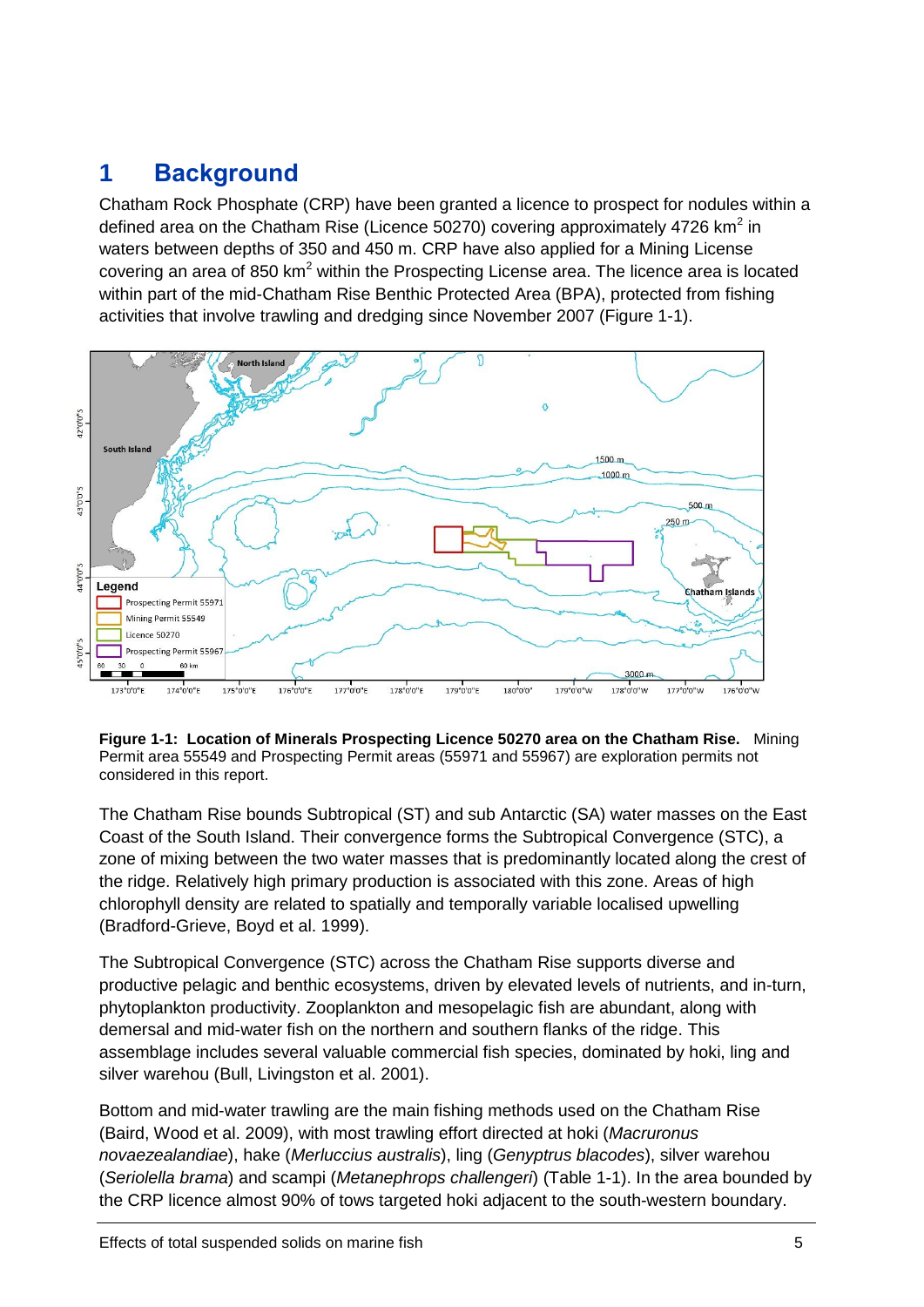Silver warehou were targeted at the extreme south-eastern edge and hake to the north of the CHR at  $180^\circ$  E [\(Beaumont and Baird 2010\)](#page-18-5). Since 2002-03, trawl effort in the region has declined, with most fishing effort for hoki restricted to the south-west the licence area [\(Beaumont and Baird 2010\)](#page-18-5).

At least 156 fish species are known to occur on or above the Chatham Rise [\(Bull, Doonan et](#page-18-6)  [al. 2001\)](#page-18-6). Of these, thirty of the most common species that comprise 98% of the mean total catch rate from research trawls on the CHR are listed below (Table 1-1, [Bull, Doonan et al.](#page-18-6)  (2001)). Catches include demersal and benthic species living for all or part of their life on or near the seabed on the Chatham Rise. These fish are caught 5−10 m from the seafloor with a standardized bottom trawl and therefore represent species most likely to come into contact with a sediment plume from mining activity on the Chatham Rise [\(Deltares 2014\)](#page-18-1). A table showing all species caught within the permit area is shown in Appendix 1.A modelling study by [Deltares \(2014\)](#page-18-1) has predicted a sediment plume from mining activity to be typically less than 50 m above the seabed and to extend up to 20 km away from the activity at concentrations <10 mg/L TSS. Occasionally higher concentrations clay of up to 100 mg/L are predicted to occur in the immediate mining area. This activity is likely to have direct implications for both demersal and benthic fishes within the permit area, and in down-current locations.

This report investigates literature on the effects of TSS on marine adult and juvenile fish. We focus on behavioural responses to threshold levels of TSS as avoidance is likely to be the first response. However, lethal and sub-lethal thresholds are included for comparison. The review builds on an earlier report for CRP; WLG2012-61 [\(Page 2013\)](#page-20-0), which investigated the effects of TSS on fish eggs and larvae.

## <span id="page-6-0"></span>**2 Objectives**

In December 2013, the National Institute of Water and Atmospheric Research (NIWA) Ltd was contracted by Chatham Rock Phosphate (CRP) to undertake a review of the effects of total suspended solids (TSS) on pelagic, demersal (near-bottom) and bottom fish with reference to the Chatham Rise or similar offshore ecosystems, both in New Zealand and overseas. Specifically, this report reviews published studies and reports examining the effects of total suspended solids (TSS) on juvenile and adult marine fish. The report includes lethal, sublethal and behavioural responses (avoidance and threshold responses), potential effects on predator-prey interactions and provides comment on the likely species-specific responses to TSS. Relevant published studies examining threshold responses of marine fishes overseas to TSS are compared by similar trophic groups to species known to occur within the CPR and that are most likely to be affected by the sediment plume modelled in CRP's PL50270 licence area on the Chatham Rise.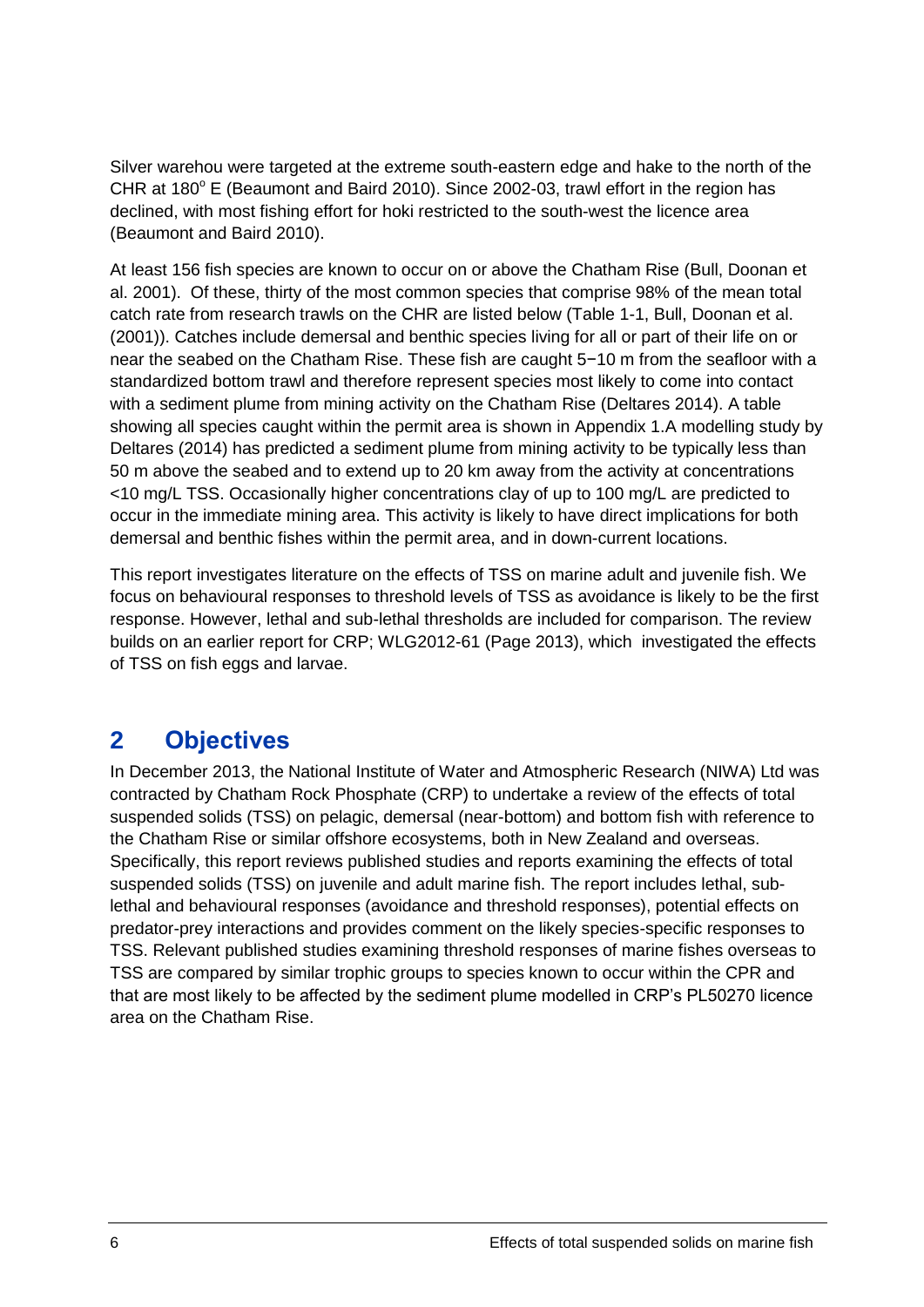<span id="page-7-0"></span>**Table 2-1: Common demersal species caught in research bottom trawls on the Chatham Rise.** Table adapted from Bull, Livingston et al. (2001); **\*** species occurring in the prospecting licence area, distribution determined from maps in Hurst, Bagley et al. (2000). ▲ symbol represents species that migrate into mid-water, diurnally or for part of their life history.

| <b>Common name</b>       | <b>Latin Name</b>                       | <b>Mean catch rate</b><br>(kg/km <sup>2</sup> ) | <b>Occurrence (%)</b> |  |
|--------------------------|-----------------------------------------|-------------------------------------------------|-----------------------|--|
| Hoki A                   | Macruronus novaezealandiae              | 1225.3                                          | 97                    |  |
| Bollon's rattail         | Caelorinchus bollonsi                   | 85.7                                            | 88                    |  |
| Dark ghost shark         | Hydrolagus novaezealandiae <sup>*</sup> | 82.9                                            | 47                    |  |
| Ling                     | Genypterus blacodes                     | 69.0                                            | 93                    |  |
| Black oreo               | Allocytus niger                         | 656.3                                           | 10                    |  |
| Javelinfish              | Lepidorhynchus denticulatus             | 62.1                                            | 90                    |  |
| Lookdown dory            | Cyttus traverse <sup>*</sup>            | 47.0                                            | 93                    |  |
| Silver warehou ▲         | Seriolella punctata <sup>*</sup>        | 45.3                                            | 46                    |  |
| Alfonsinso ▲             | Breyx splendens*                        | 42.7                                            | 32                    |  |
| Spiny dogfish ▲          | Squalus acanthias*                      | 41.6                                            | 57                    |  |
| Pale ghost shark         | Hydrolagus sp. *                        | 34.1                                            | 68                    |  |
| Shovelnose spiny dogfish | Deania calcea <sup>*</sup>              | 26.2                                            | 32                    |  |
| Sea perch                | Heliocolenus spp.                       | 24.7                                            | 88                    |  |
| Giant stargazer          | Kathertostoma giganteum <sup>*</sup>    | 22.7                                            | 62                    |  |
| Spiky oreo               | Neocyttus rhomboidalis                  | 22.1                                            | 18                    |  |
| Hake                     | Merluccius australis <sup>*</sup>       | 20.5                                            | 68                    |  |
| Silver dory ▲            | Cyttus novaezealandiae                  | 15.7                                            | 14                    |  |
| Oblique banded rattail   | Caelorinchus aspercephalus              | 14.7                                            | 51                    |  |
| White warehou A          | Seriolella caerulea <sup>*</sup>        | 14.2                                            | 42                    |  |
| Oliver's rattail         | Caelorinchus oliverianus                | 9.1                                             | 53                    |  |
| Arrow squid A            | Nototodarus sloanii <sup>*</sup>        | 8.9                                             | 63                    |  |
| Orange perch             | Lepidoperca aurantia                    | 8.6                                             | 14                    |  |
| Baxter's lantern dogfish | Etmopterus baxteri                      | 7.1                                             | 15                    |  |
| Murphy's mackerel ▲      | Trachrurus murphyi <sup>*</sup>         | 5.8                                             | 18                    |  |
| <b>Barracouta</b> ▲      | Thyristes atun                          | 5.7                                             | 12                    |  |
| Longnose velvet dogfish  | Centroscymnus crepidater                | 5.3                                             | $\overline{7}$        |  |
| <b>Rudderfish</b> ▲      | Centrolophus niger                      | 5.2                                             | 27                    |  |
| Long-nosed chimera       | Harriotta raleighana                    | 5.1                                             | 38                    |  |
| Red cod▲                 | Pseudophycis bachus <sup>*</sup>        | 5.1                                             | 23                    |  |
| Baned bellowsfish        | Centriscops humerosus                   | 4.7                                             | 56                    |  |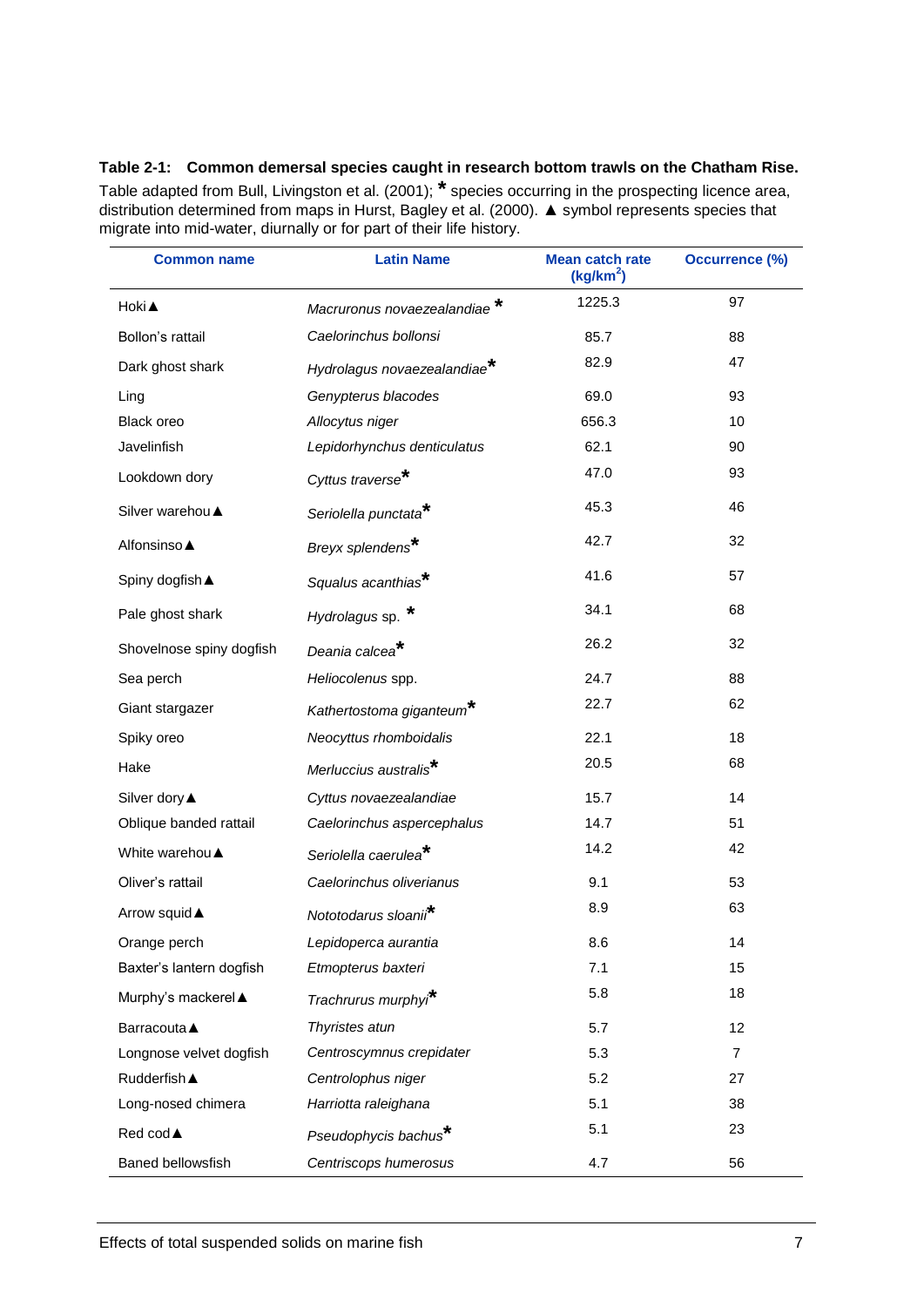## <span id="page-8-0"></span>**3 Total suspended sediment thresholds on fish**

Suspended sediments increase turbidity, directly affecting fish by reducing visibility of pelagic food and clogging gills with associated acute and chronic impacts such as immediate physiological stress, reduced growth rates and reproductive fitness.

The biological effects of total suspended solids can be summarized in a general conceptual model (Figure 3-1) by [Berry, Rubenstein et al. \(2003\).](#page-18-7) The effects of TSS on species in some habitats are better studied than others. There is a relatively large body of literature relating to freshwater ecosystems and salmonids [\(Kerr 1995\)](#page-19-1), but considerably less for estuarine ecosystems [\(Newcombe and Jensen 1996;](#page-20-1) [Clarke and Wilber 2000\)](#page-18-8) and very few in marine ecosystems, particularly for offshore ecosystems such as the Chatham Rise. Most studies on



the effects of TSS on marine fish are tabled in [FeBEC \(2013b\).](#page-19-0)

#### <span id="page-8-1"></span>**Figure 3-1: Conceptual model of biological effects of suspended and bedded sediments in estuaries.** Source: [Berry, Rubenstein et al. \(2003\).](#page-18-7)

[Newcombe and Jensen \(1996\)](#page-20-1) summarized much of the available data on the effects of suspended sediment on freshwater and estuarine fishes and fitted empirical models based on the degree and duration of exposure. Responses by fish fishes to suspended sediments occur on a range of levels (Table 3-1).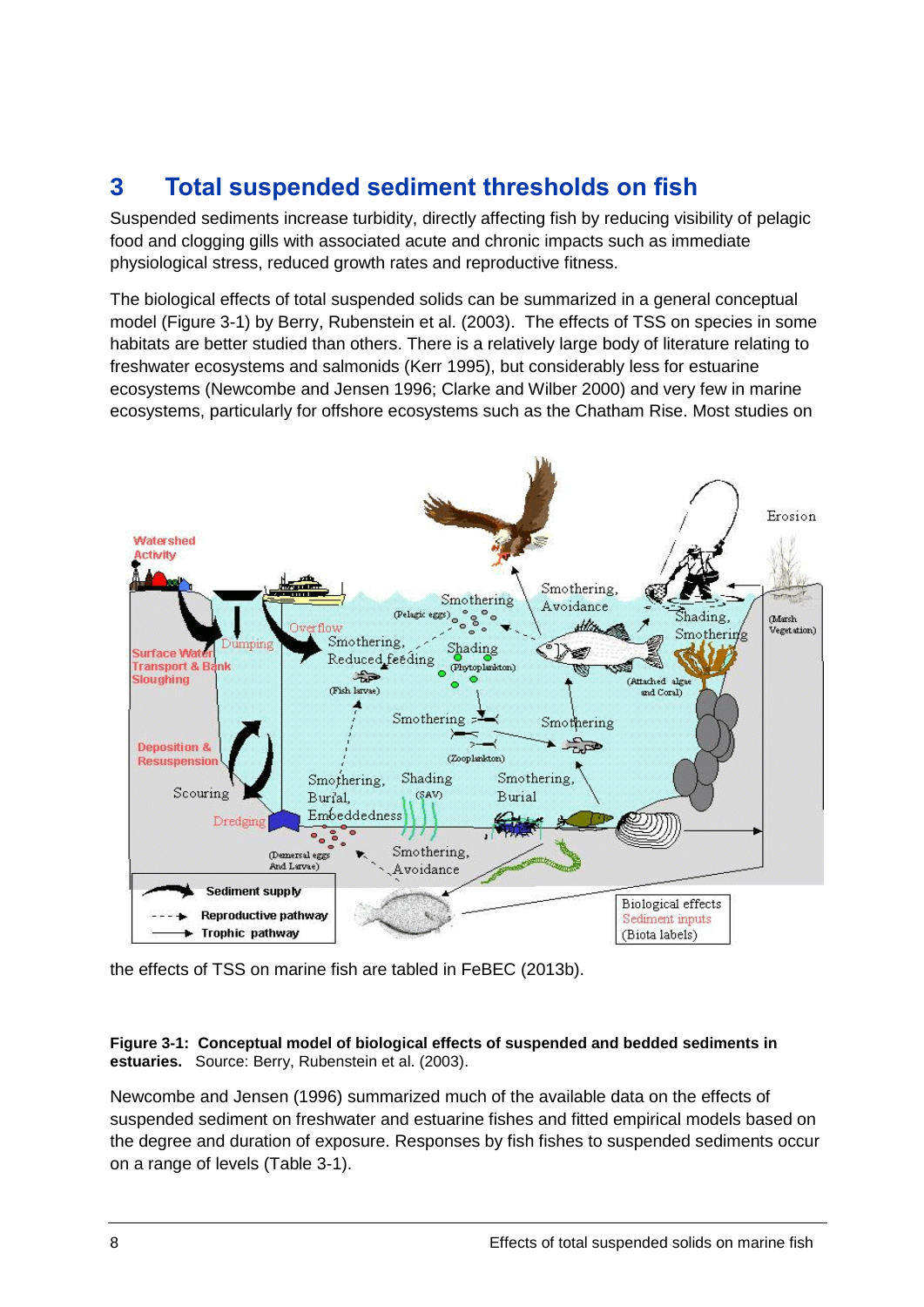#### <span id="page-9-0"></span>**Table 3-1: Scale of the severity of ill effects associated with excess suspended sediment.** Source: [Newcombe and Jensen \(1996\).](#page-20-1)

| <b>Severity of effect</b>      | <b>Description of effect</b>                                                  |
|--------------------------------|-------------------------------------------------------------------------------|
|                                | <b>Nil effect</b>                                                             |
| 0                              | No behavioural effects                                                        |
| <b>Behavioural effects</b>     |                                                                               |
| 1                              | Alarm reaction                                                                |
| 2                              | Abandonment of cover                                                          |
| 3                              | Avoidance response (moves away?)                                              |
| <b>Sub-lethal effects</b>      |                                                                               |
| 4                              | Short-term reduction in feeding success                                       |
| 5                              | Minor physiological stress                                                    |
| 6                              | Moderate physiological stress                                                 |
| 7                              | Moderate habitat degradation                                                  |
| 8                              | Major physiological stress; long-term reduction in<br>feeding, poor condition |
| Lethal and para-lethal effects |                                                                               |
| 9                              | Reduced growth rate, fish density; delayed hatching                           |
| 10-14                          | $0 - 100\%$ mortality                                                         |

In the review by [Newcombe and Jensen \(1996\),](#page-20-1) effects were scored on a qualitative 'severity of ill effect' scale (Table 3-1). Here, mild effects are seen at low TSS, from short-term exposures and as the intensity and duration of exposures increase, chronic sub-lethal and lethal effects are manifested. The timing of the exposure is also very important, affecting different life-history stages in different ways. For example, [Engell-Sørensen and Skyt \(2002\)](#page-19-2) suggest that early life history stages are likely to be more vulnerable to lower concentrations of TSS than for juveniles and adults. This difference is reflected by the sensitivity of egg chorion to smothering by adherence of sediment grains [\(FeBEC 2013b\)](#page-19-0) and abrasion to the body surface of larvae [\(Johnston and Wildish 1981\)](#page-19-3). Gills of larvae are particularly sensitive to clogging. [\(Partridge and Michael 2010\)](#page-20-2) found the tolerance of snapper (*Pagrus auratus*) larvae to calcarenite dredge material reduced significantly when their mouths opened for feeding. Duration of exposure is also likely to be critical. A review of exposure levels by [Berry,](#page-18-7)  [Rubenstein et al. \(2003\),](#page-18-7) found that high levels of suspended sediment for a short time maybe less of a problem than persistently long chronic exposure to TSS. High turbidity for short periods of time cause fish to abandon cover and avoid the sediment plume. Exposure for longer duration causes sub-lethal physiological effects such as increased respiration rates in response to oxygen depletion of clogged gills, and reduced feeding rates leading to slower growth. Mortality occurs when fish are exposed to high concentrations for a long period of time (Figure 3-2).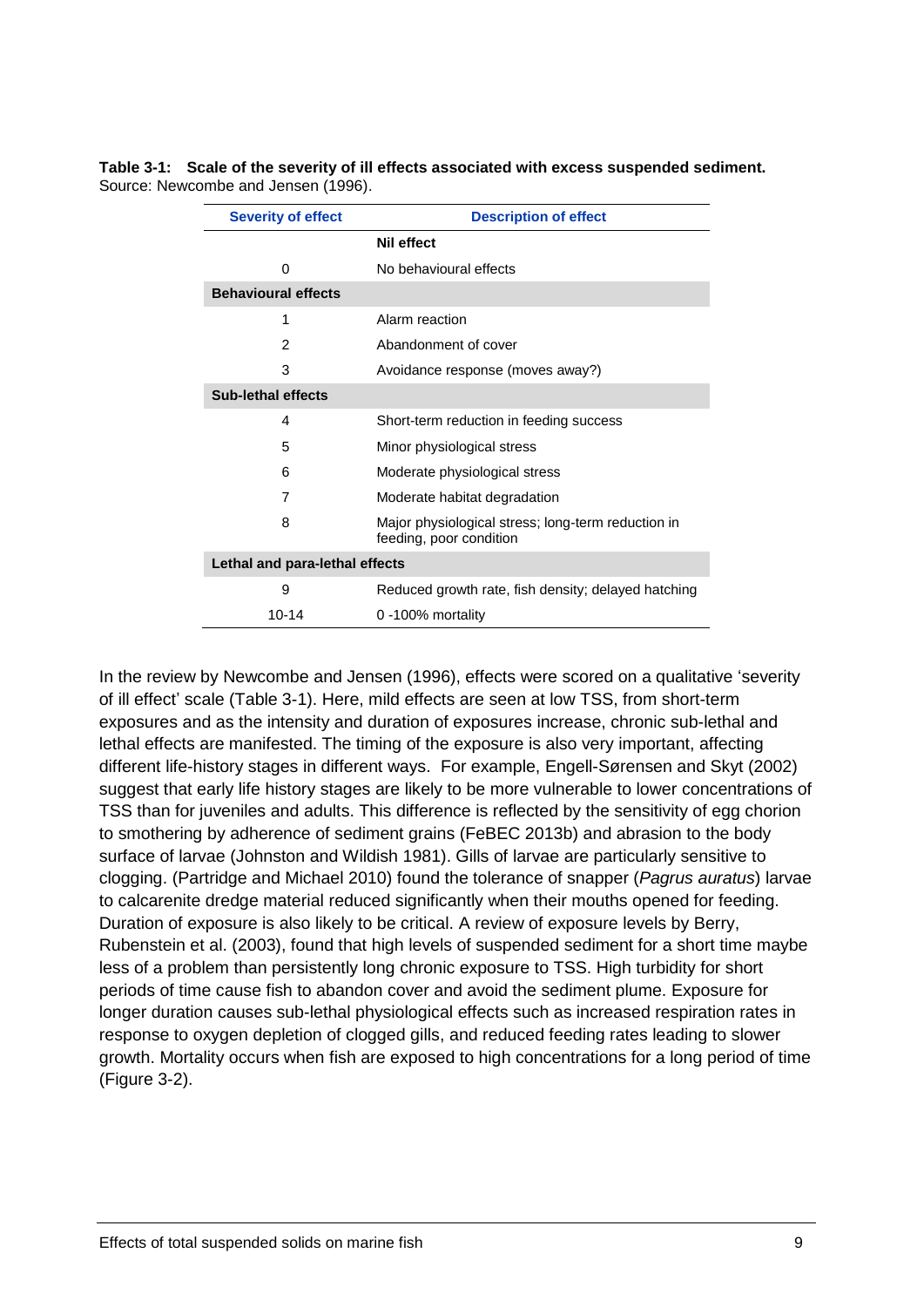

<span id="page-10-0"></span>

Unlike sedentary species and early life stages, juvenile and adult fishes are generally capable of swimming away from areas where environmental conditions deteriorate. As a consequence, potentially lethal and or persistent TSS levels are less likely to lead to mortality events among juvenile and adult fish. Sensitivity to suspended sediment varies greatly between species and between life history stages, and depends on sediment composition (particle size and angularity), concentration and duration of exposure [\(Newcombe and Jensen](#page-20-1)  [1996\)](#page-20-1).

[Wilber and Clarke \(2001\)](#page-20-3) also reviewed data on suspended sediment focusing on impacts of dredging operations on estuarine organisms. They plotted estuarine fish data separately from freshwater and salmonid fish to show how little data there were for estuarine and marine fishes. Most studies undertook short duration tests at very high exposures (Figure 3-3).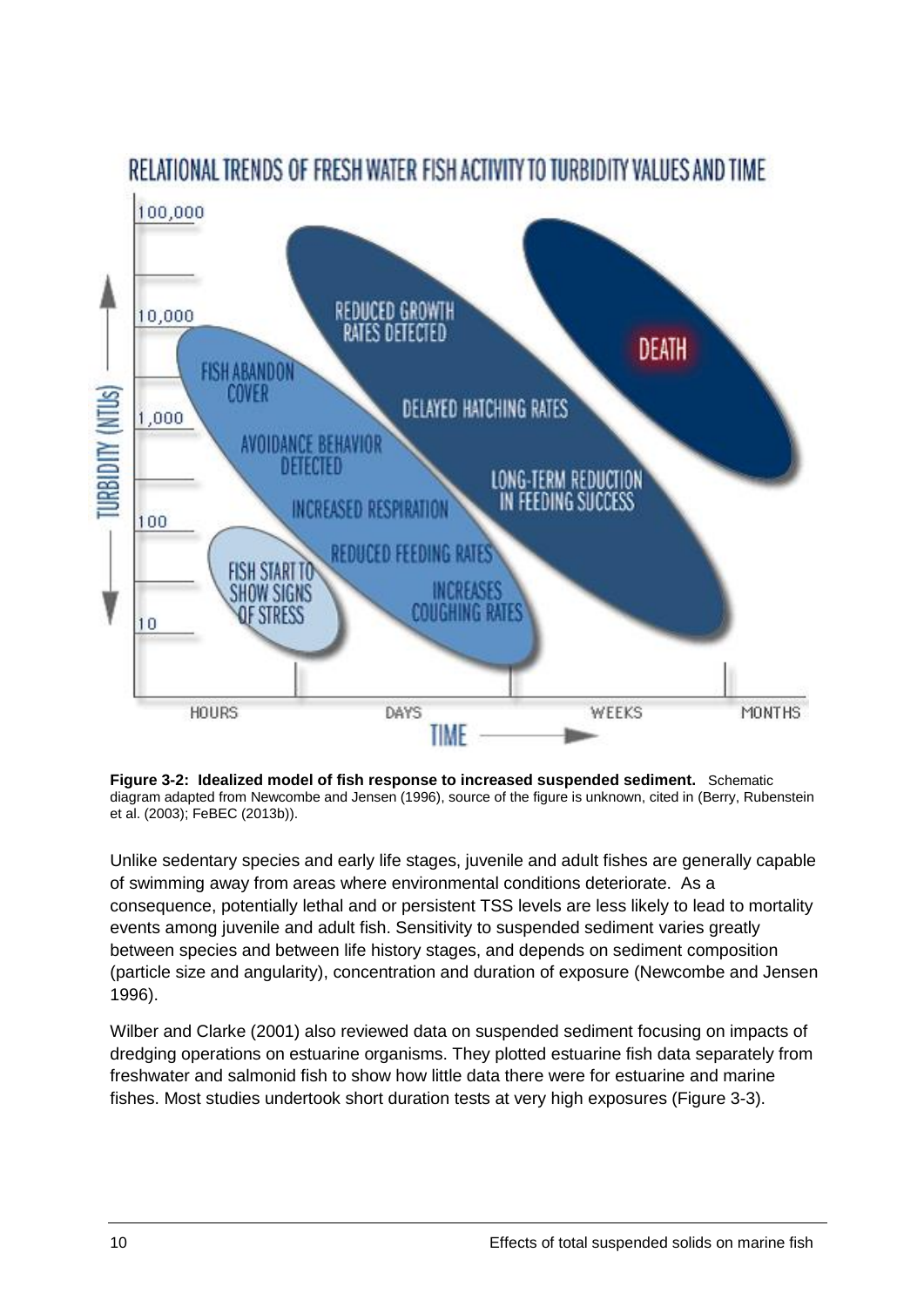

<span id="page-11-1"></span>**Figure 3-3: Responses of non-salmonid and estuarine adult fish to suspended sediment concentrations.** The area in rectangles depicts a probable dosage range associated with most dredging operations. Source [FeBEC \(2013b\)](#page-19-0) adapted from [Wilber and Clarke \(2001\).](#page-20-3)

In 2013 Environmental Impact Assessment on the Fehmarnbelt Link between Denmark and Germany [\(FeBEC 2010;](#page-19-4) [FeBEC 2013a;](#page-19-5) [FeBEC 2013b\)](#page-19-0) undertook a comprehensive review of current literature. They carried out sediment dose-response experiments on commercial benthic, demersal and pelagic fish species and recommended threshold values based on avoidance behaviour studies.

### <span id="page-11-0"></span>**3.1 Behavioural and physiological responses and trophic effects of TSS**

### **3.1.1 Behavioural effects**

Threshold levels are determined by the concentration of suspended solids, usually expressed in milligrams per litre (mg/L) that must be exceeded for a given response to occur. For example, lethal thresholds are the concentration at which 10, 50, or 100% of experimental animals are killed after a pre-determined exposure time. Behavioural responses are often experimentally determined in choice experiments where fish are offered a choice between clear and turbid water.

Herring, for example, display avoidance behaviour when encountering sediment plumes of equally-sized particles of clay or lime concentrations of between 2 mg/L and 8-9 mg/L, respectively when the background concentration was less than 0.4 mg/L [\(Appelberg,](#page-18-9)  [Holmqvist et al. 2005\)](#page-18-9) in [\(FeBEC 2013b\)](#page-19-0). Similarly, [Johnston and Wildish \(1981\)](#page-19-3) recorded avoidance of 9-12 mg/L dredge spoil by juvenile herring in the Miramichi Estuary in New Brunswick. [Wildish, Wilson et al. \(1977\)](#page-20-4) found a slightly higher threshold for adult herring in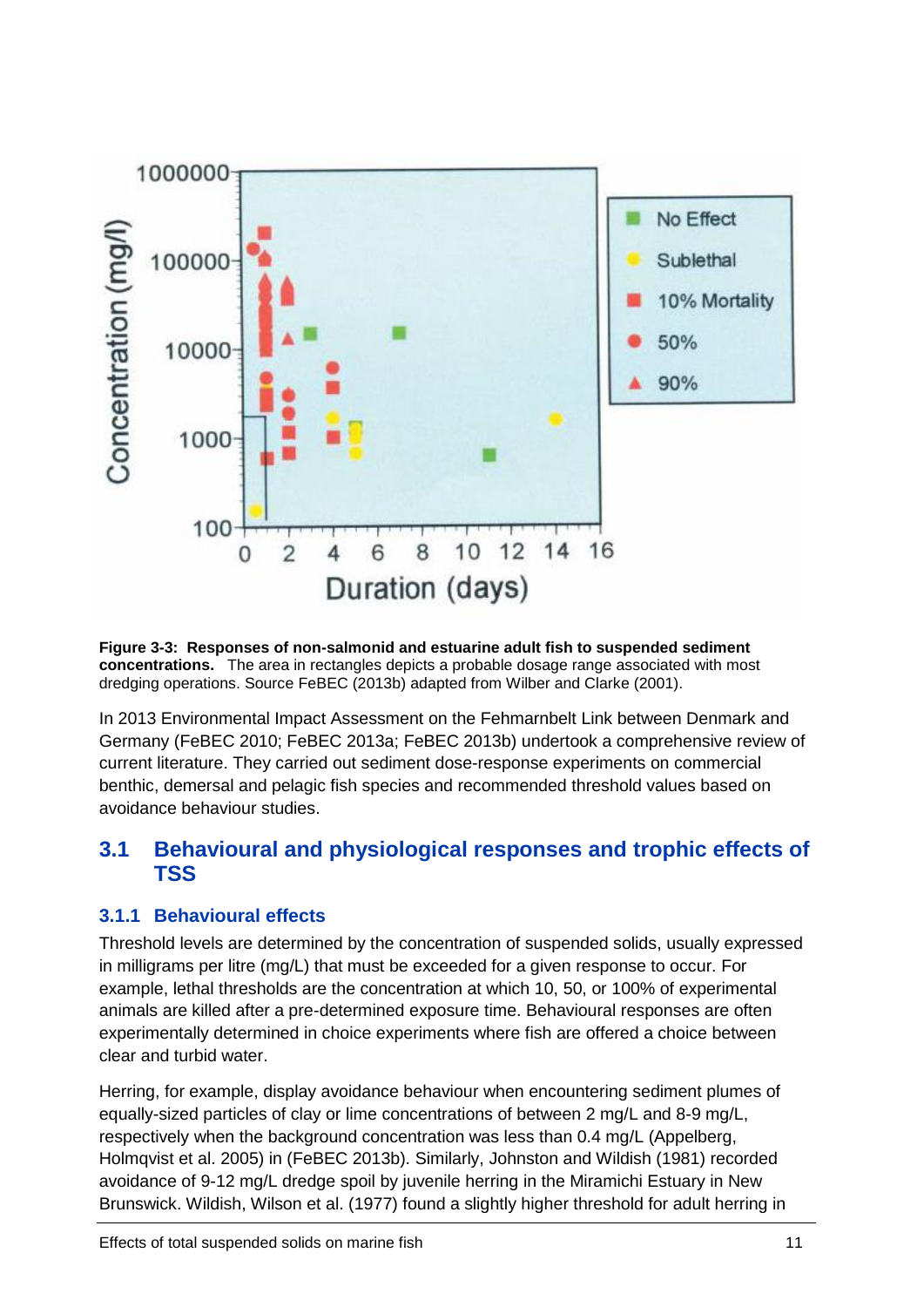fine sediment of  $19 \pm 5$  mg/L, and  $35 \pm 5$  mg/L in coarse sediment. Herring larvae show sublethal effects at slightly lower concentrations [\(Messieh, Wildish et al. 1981;](#page-19-6) [FeBEC 2010\)](#page-19-4).

| Common name/<br><b>species</b>                     | <b>Life stage</b> | <b>Threshold</b><br>concentration<br>on<br>sedimentation | <b>Effect: avoidance</b><br>behaviour/lethal/sub-<br>lethal effects                      | <b>References</b>                                                               |
|----------------------------------------------------|-------------------|----------------------------------------------------------|------------------------------------------------------------------------------------------|---------------------------------------------------------------------------------|
| <b>Demersal species</b>                            |                   |                                                          |                                                                                          |                                                                                 |
| <b>Atlantic Cod</b><br>Gadus morhua                | Juvenile          | Turbidity                                                | No strong effect on habitat<br>preference                                                | Meager and Utne-<br>Palm (2008)                                                 |
|                                                    | Adult             | 550 mg/L (1d -<br>10d exposure)                          | No mortality, some<br>reversible morphological<br>changes in gill epithelium<br>occurred | Humborstad,<br>Jorgensen et al.<br>(2006)                                       |
|                                                    | Adult             | $3-5$ mg/L                                               | Avoidance behaviour                                                                      | Appelberg,<br>Holmqvist et al.<br>(2005) in FeBEC<br>(2013b)                    |
|                                                    | Adult             | 3 mg/L                                                   | Avoidance behaviour in<br>experimental flume                                             | Westerberg,<br>Rönnbäck et al.<br>(1996)                                        |
|                                                    | Juvenile & Adult  | 10 $mg/L$                                                | Threshold value for<br>avoidance behaviour                                               | FeBEC (2013b)                                                                   |
| Snapper<br>(Pagrus auratus)                        | Larvae            | 4 mg/L                                                   | <b>First Observable Effect</b><br>Concentration                                          | (Partridge and<br>Michael 2010)                                                 |
|                                                    | Larvae            | 156 mg/L                                                 | 50% mortality after 12 h                                                                 | (Partridge and<br>Michael 2010)                                                 |
|                                                    | Juvenile          | <b>20 NTU</b>                                            | Significant decline in<br>foraging success after 1 h                                     | (Lowe 2013)                                                                     |
|                                                    | Juvenile          | <b>40 NTU</b>                                            | 30 d exposure, maximum<br>weight loss of 14%<br>reached                                  | (Lowe 2013)                                                                     |
|                                                    | Juvenile          | 35 mg/L                                                  | Altered foraging strategies                                                              | (Lowe 2013)                                                                     |
| <b>Pelagic species</b>                             |                   |                                                          |                                                                                          |                                                                                 |
| Japanese Horse<br>mackerel<br>Trachiurus japonicus | Adult             | 5 mg/L                                                   | Threshold value for<br>avoidance behaviour                                               | Morinaga, Koike et<br>al. (1988) in<br>Westerberg,<br>Rönnbäck et al.<br>(1996) |
| <b>Herring (Atlantic)</b><br>Clupea harengus       | Larvae            | $3$ mg/L                                                 | Reduced feeding rate                                                                     | Messieh, Wildish et<br>al. (1981)                                               |
|                                                    | Larvae            | 540 mg/L                                                 | Significantly reduced<br>growth rates                                                    | Messieh, Wildish et<br>al. (1981)                                               |
|                                                    | Juvenile          | 9-12 mg/L                                                | Avoidance behaviour                                                                      | Johnston and<br>Wildish (1981)                                                  |
|                                                    | Juvenile          | 20 mg/L                                                  | Reduced feeding rate                                                                     | Johnston and<br>Wildish (1982)                                                  |
|                                                    | Juvenile          | 9.5-12 mg/L                                              | Avoidance behaviour                                                                      | FeBEC (2013b)                                                                   |
|                                                    | Adult             | $19 \pm 5$ mg/L<br>fine sediment                         | Avoidance behaviour                                                                      | Wildish, Wilson et al.<br>(1977) in FeBEC                                       |

<span id="page-12-0"></span>**Table 3-2: Published physiological and behavioural responses to threshold concentrations of total suspended solids.** Larval, juvenile and adult marine and estuarine fishes.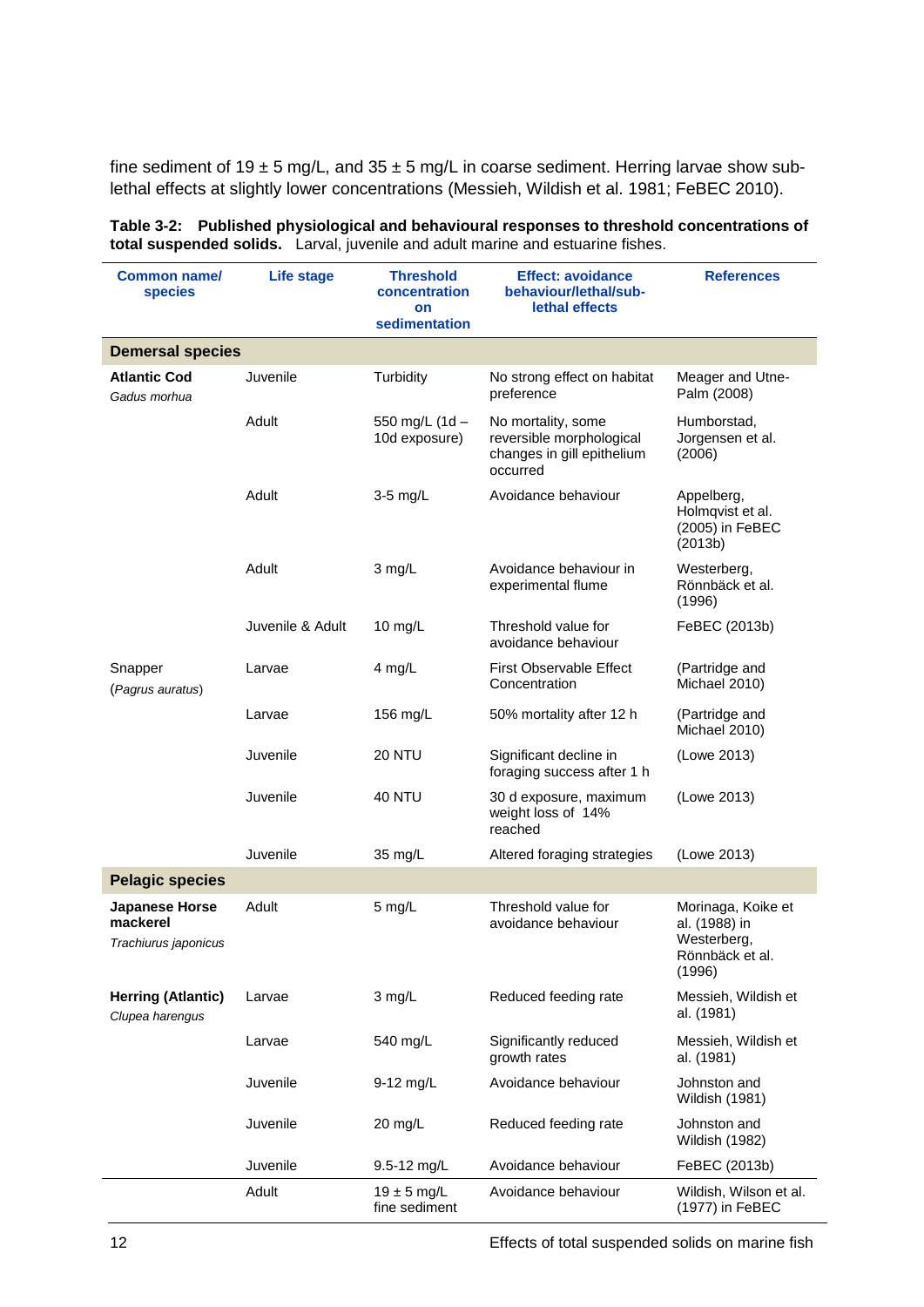| Common name/<br><b>species</b>       | Life stage                                                                                                           | <b>Threshold</b><br>concentration<br>on<br>sedimentation | <b>Effect: avoidance</b><br>behaviour/lethal/sub-<br>lethal effects | <b>References</b>                                                    |  |
|--------------------------------------|----------------------------------------------------------------------------------------------------------------------|----------------------------------------------------------|---------------------------------------------------------------------|----------------------------------------------------------------------|--|
|                                      |                                                                                                                      | and $35 \pm 5$<br>mg/L coarse<br>sediment                |                                                                     | (2013b)                                                              |  |
|                                      | Adult                                                                                                                | $3-5$ mg/L                                               | Avoidance behaviour                                                 | Appelberg,<br>Holmqvist et al.<br>(2005) in FeBEC<br>(2013b)         |  |
|                                      | Juvenile & Adult                                                                                                     | 10 $mg/L$                                                | Threshold value for<br>avoidance behaviour                          | FeBEC (2013b)                                                        |  |
|                                      | Larvae                                                                                                               | 2 mg/L                                                   | Decreasing trend in<br>Standard Length with<br>coarse sediment      | FeBEC (2010)                                                         |  |
| <b>Benthic species</b>               |                                                                                                                      |                                                          |                                                                     |                                                                      |  |
| Flatfish spp.                        | Larvae                                                                                                               | Reduced light<br>intensity                               | Reduced food intake                                                 | Blaxter (1969) in<br>FeBEC (2013b)                                   |  |
| Plaice<br>Pleuronectes<br>platessa   | Adult                                                                                                                | 3,000 mg/L                                               | No mortality among plaice<br>for 14 days exposure                   | (Keller, Lüdemann et<br>al. 2006) in (FeBEC<br>2013b)                |  |
| <b>Estuarine/Neritic species</b>     |                                                                                                                      |                                                          |                                                                     |                                                                      |  |
| Atlantic silverside<br>Menidia       | Adult                                                                                                                | 580* mg/L                                                | 10% mortality after 24hr<br>exposure                                | Sherk, O'Connor et<br>al. (1975)                                     |  |
| Anchovy<br>Anchoa mitchilli          | Adult                                                                                                                | 2310 mg/L                                                | 10% mortality after 24hr<br>exposure                                | Sherk, O'Connor et<br>al. (1975) in<br>Newcombe and<br>Jensen (1996) |  |
| <b>Coastal/anadromous species</b>    |                                                                                                                      |                                                          |                                                                     |                                                                      |  |
| Bass (striped)<br>Morone saxatilis   | Adult                                                                                                                | 1,500 mg/L                                               | Plasma & Haemocrit<br>increased                                     | Sherk, O'Connor et<br>al. (1975) in<br>Newcombe and<br>Jensen (1996) |  |
| <b>Coastal species</b>               |                                                                                                                      |                                                          |                                                                     |                                                                      |  |
| Cunner<br>Tautogolabrus<br>adspersus | Adult                                                                                                                | 28,000 mg/L                                              | 50% mortality after 24hr<br>exposure                                | Rogers (1969) in<br>Newcombe and<br>Jensen (1996)                    |  |
|                                      | *LC <sub>10</sub> cited incorrectly in Newcombe and Jensen (1996) and Humborstad, Jorgensen et al. (2006) as 58 mg/l |                                                          |                                                                     |                                                                      |  |

Two independent studies on avoidance behaviour for adult Atlantic cod found similar avoidance responses when dose duration was increased. For example, studies by both [Appelberg, Holmqvist et al. \(2005\)](#page-18-9) and [Westerberg, Rönnbäck et al. \(1996\)](#page-20-5) found avoidance behaviour to occur at a threshold concentration of 3 mg/L. The Japanese horse mackerel, (*Trachiurus japonicas*), a pelagic species, also demonstrated avoidance behaviour at 5 mg/L, a concentration threshold similar to Atlantic cod and herring [\(Morinaga, Koike et al. 1988\)](#page-19-10) (Table 3-2).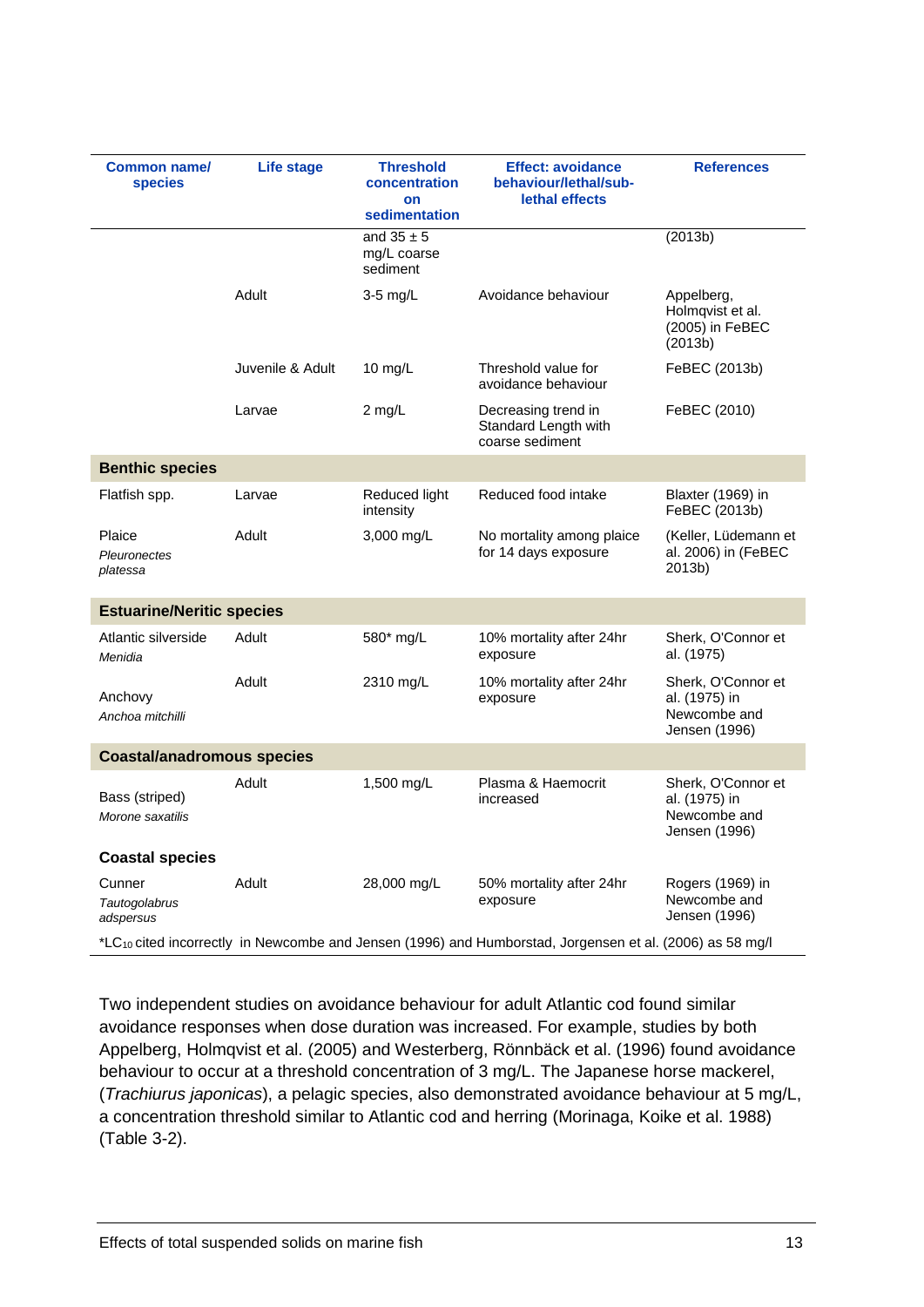### **3.1.2 Sub-lethal effects**

All other studies found used dose-response experiments to determine sub-lethal/lethal rather than avoidance thresholds. Benthic and estuarine species appear to be more tolerant to suspended sediment [\(FeBEC 2013b\)](#page-19-0). Plaice (*Pleuronectes platessa*), for example, survived TSS concentrations of 3000 mg/L [\(Keller, Lüdemann et al. 2006\)](#page-19-12) in [FeBEC \(2013b\).](#page-19-0) Two estuarine species, the Atlantic silverside (*Menidia menidia*) and anchovy (*Anchoa mitchilli*) had thresholds of 580 mg/L and 2300 mg/L, respectively to suspended Fuller's earth. Previous studies [\(Newcombe and Jensen 1996;](#page-20-1) [Humborstad, Jorgensen et al. 2006;](#page-19-8) [FeBEC 2013b\)](#page-19-0) identified the Atlantic silverside as being highly sensitive to suspended sediment incorrectly cited the threshold concentration an order of magnitude lower (58 mg/L) than determined in the original study [\(Sherk, O'Connor et al. 1975\)](#page-20-6).

Coastal (nearshore demersal) and anadromous species also appear to have higher tolerance to TSS than demersal and pelagic fishes. Striped bass (*Morone saxatilis*), a species that migrates to freshwater for part of its life history, had increased levels of plasma and haemocrit in response to 1,500 mg/L natural sediment [\(Sherk, O'Connor et al. 1975\)](#page-20-6). Similarly cunner (*Tautogolabrus adspersus*), a coastal species of wrasse, had 50% mortality at 28,000 mg/L [\(Sherk, O'Connor et al. 1975\)](#page-20-6).

### **3.1.3 Respiration**

If sediment particles are caught in or on gills, gas exchange with the water is reduced leading to oxygen deprivation [\(Essink 1999;](#page-19-13) [Clarke and Wilber 2000\)](#page-18-8). This effect is greatest for juvenile fish as they have small easily clogged gills and higher oxygen demand [\(FeBEC 2010\)](#page-19-4). For example, juvenile snapper (*Pagrus auratus*) show a positive relationship between increased suspended sediment loads and epithelial hyperplasia/fusion of lamellae. This causing coughing and gulping in turbid conditions [\(Lowe 2013\)](#page-19-9). Species belonging to the family Clupeidae; Atlantic herring, sprats (*Sprattus* spp.) and pilchards (*Sardinops neoplichardis*) are particularly vulnerable to gill clogging because of their long, densely-spaced gill-rakers [\(Engell-Sørensen and Skyt 2002\)](#page-19-2). Pathological changes have also been shown for gill lamellae of Atlantic cod exposed to high concentrations of mud. Although hypertrophy and hypoplasia of the gill epithelium occurred, no mortality was observed [\(Humborstad, Jorgensen](#page-19-8)  [et al. 2006\)](#page-19-8).

### **3.1.4 Reduced visibility and feeding**

Visual predators can be hindered by increased turbidity by several factors. Some are related to the predator such as a changes in reactive distance locating prey [\(FeBEC 2013b\)](#page-19-0). Other factors relate to the prey size and escape chances in more turbid water [\(de Jong, Essink et al.](#page-18-11)  [1993\)](#page-18-11). For example, increased turbidity and attack speed was found to reduce the escape success among juvenile cod in laboratory experiments [\(Meager and Utne-Palm 2008\)](#page-19-7).

If persistent, decreased feeding success among juvenile fish may influence survival, yearclass strength, recruitment and overall condition [\(Wilber and Clarke 2001\)](#page-20-3). [Lowe \(2013\)](#page-19-9) recorded a decrease in snapper Relative Condition Index with increasing suspended sediment loads. This relationship was supported by a decline in foraging success with increasing turbidity. Feeding strategies may change in turbid waters, as suggested by differences in the stomach contents of the visual predator *Elops machnata* in different turbidity conditions [\(Hecht](#page-19-14)  [and van der Lingen 1992\)](#page-19-14). Changes in water clarity have also been claimed to affect the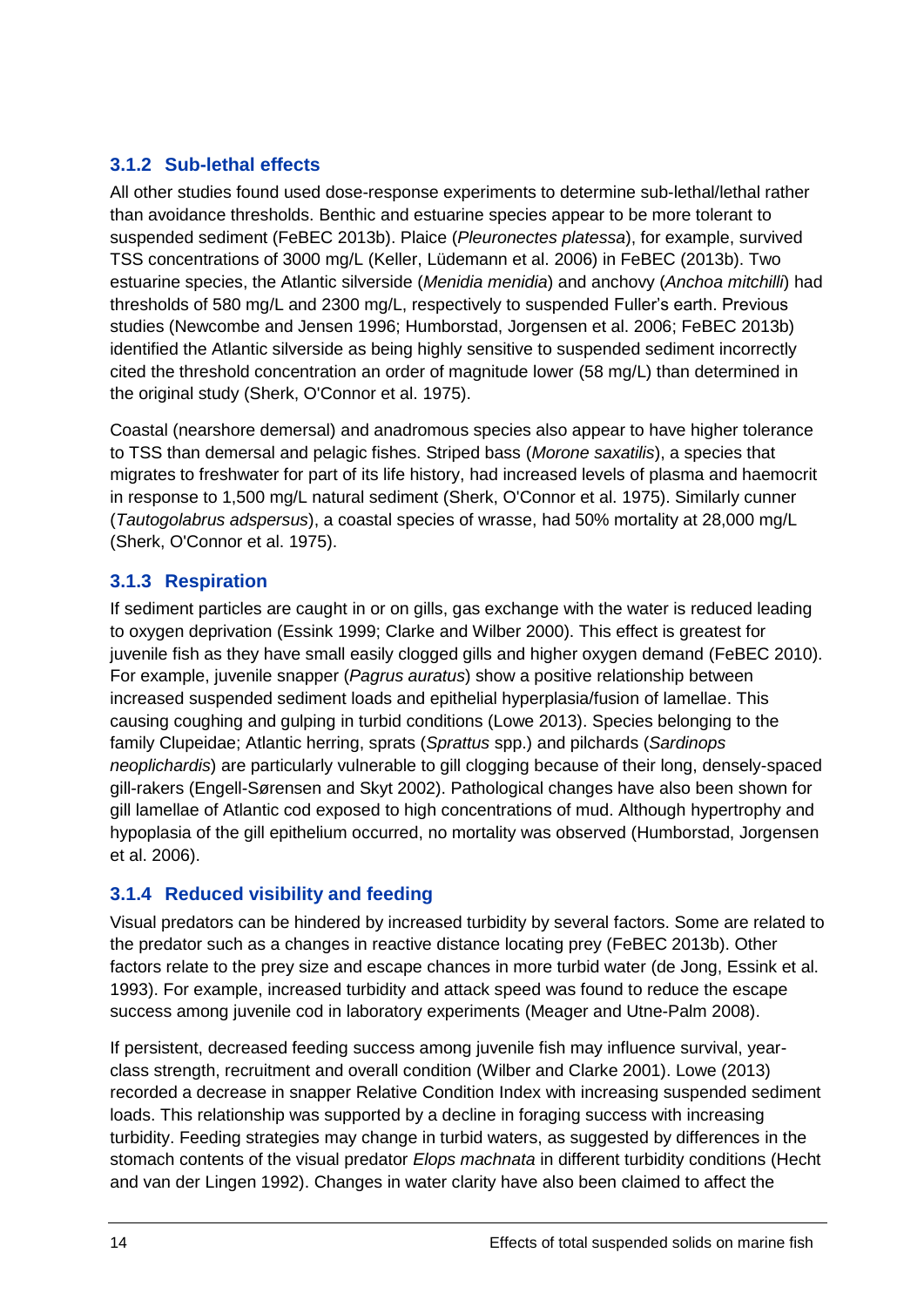schooling ability of species such as herring and other clupeids using visual schooling cues [\(Appleby and Scarratt 1989\)](#page-18-12).

Furthermore, broader ecosystem effects should be considered in relation to TSS in the water column. Mesopelagic fishes and cephalopods have high ecological importance in the Chatham Rise ecosystem [\(Pinkerton 2013\)](#page-20-8). Thus any small change in these groups will cause large changes in other groups such as demersal and benthic fishes. However, the probability that mesopelagic species will be influenced by a sediment plume 50 m from the seafloor as modelled by [\(Deltares 2014\)](#page-18-1) is relatively low.

### **3.1.5 Reproduction**

A preferred habitat can be highly altered by substrate removal or by sedimentation, affecting species that depend on certain bottom substrates for nursery, spawning and feeding. [Moles](#page-19-15)  and Norcross (1995) cited in [FeBEC \(2013b\)](#page-19-0) found a strong correlation between grain size and sediment type for flatfish species. Other benthic species such as sandeels (F. Ammodytidae) prefer very coarse grain sizes [\(FeBEC 2013b\)](#page-19-0). Skate and ray species along with other oviparous elasmobranch species known to lay egg cases are also susceptible to suspended sediment blocking the respiratory fissures or horns [\(Velterop 2011\)](#page-20-9). The spawning behaviour of squid has a large visual component and increased turbidity may also cause movement away from a sediment plume altering spawning output and predator prey dynamics (N. Moltschaniwskyj, pers. comm.).

A change in sediment composition can negatively affect reproduction success. Various studies have shown that changes in sediment that serve as spawning grounds either prevent fish from spawning or cause them to lay eggs in less optimal areas [\(de Groot 1980\)](#page-18-13). A total of 17 benthic and 46 demersal or pelagic species have been recorded within the boundary of the CRP licence area (Appendix 1). Little is known about the reproductive behaviour of these species. However, the presence of ripe, running-ripe and recently spawned fish in trawl research surveys [\(O'Driscoll, Booth et al. 2003\)](#page-20-10) in the vicinity of the licence area suggests that ling (*Genypterus blacodes*), hake (*Merluccius australis*), silver warehou (*Seriolella punctata*) and giant stargazer (*Kathetostoma giganeum*) spawn in the vicinity of the licence area, whereas hoki (*Macruronus novaezealandiae*) migrate north to Cook Strait to spawn.

Giant stargazer are probably benthic spawners. Anecdotal evidence suggests that ling may also lay eggs on the seabed. The life history of non-commercial species in the region is unknown, however many are likely to spawn on or near the seabed. Burial of these eggs would likely cause mortality. The effects of TSS on pelagic eggs is discussed in an earlier report [\(Page 2013\)](#page-20-0).

The comparison of published threshold values for fish species is also problematic, as different experimental studies may use different sediment types (i.e., different grain sizes and angularity of particles), record different units of turbidity (PSU versus concentration mg/L), and measure different response parameters (behavioural, physiological (sub-lethal), versus lethal effects).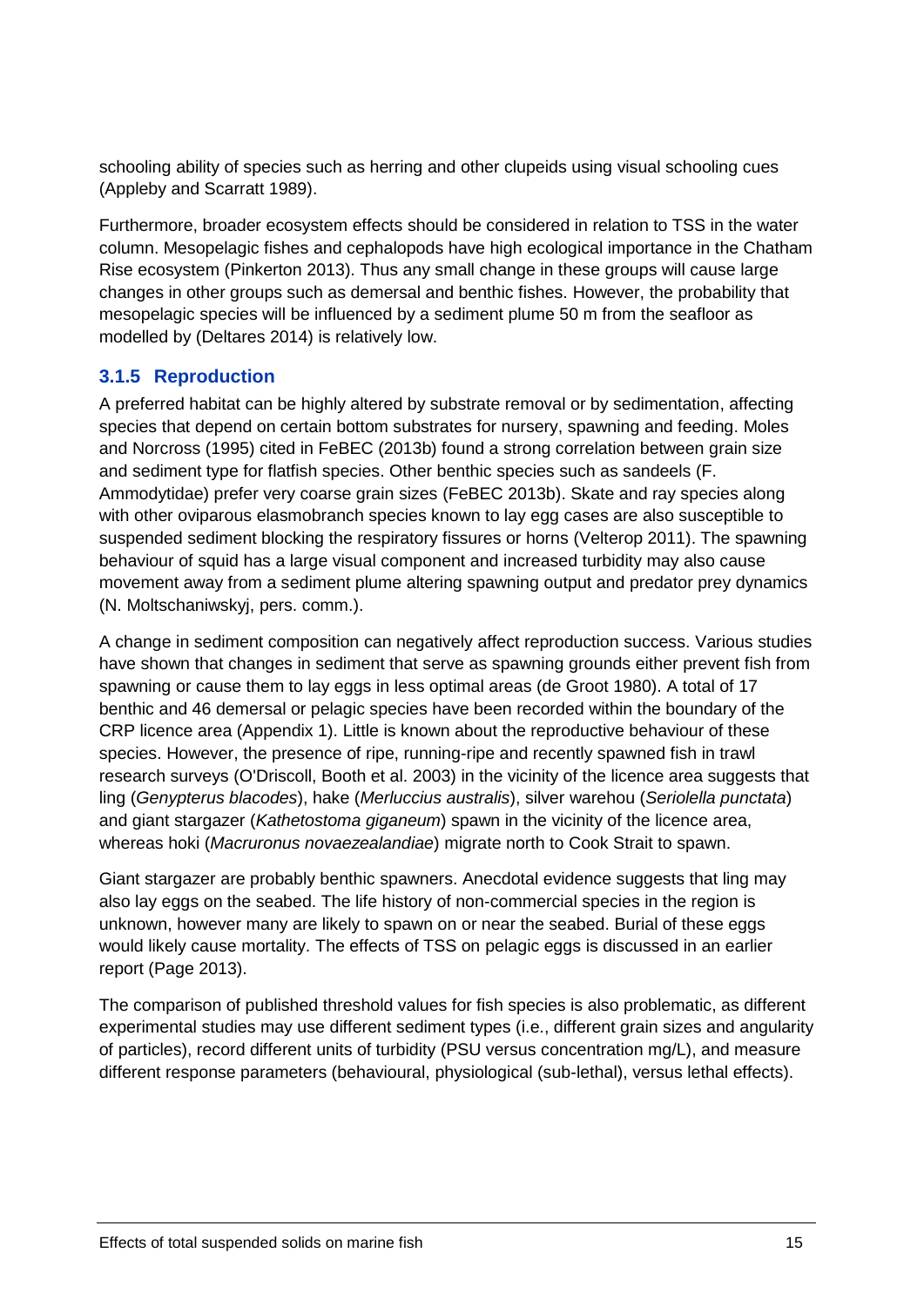### <span id="page-16-0"></span>**4 Species avoidance thresholds to TSS concentration**

Responses to suspended solids are likely to be species-specific and dependent on individual life-history. To our knowledge no information on responses to TSS exists for species that occur on the Chatham Rise. Some broad level comparisons can however be made based on relatively few overseas studies on avoidance behaviour thresholds.

Demersal and pelagic species (Atlantic cod and mackerel) appear to avoid TSS at concentrations of approximately 3–5 mg/L (Tables 3-2 and 4-1). This concentration range is similar to the Australia and New Zealand Environment Conservation Council (ANZECC) guideline trigger turbidity of 2–3 mg/L in marine and estuarine waters, cited in [Partridge and](#page-20-2)  Michael (2010). The avoidance response of Atlantic herring is more variable because adults appear more tolerant than juvenile fish.

<span id="page-16-1"></span>

|                 | Table 4-1: Published data on fish species responses to total suspended solids. Related species |  |
|-----------------|------------------------------------------------------------------------------------------------|--|
| in New Zealand. |                                                                                                |  |

| Species with published data on avoidance thresholds to TSS<br>(data from Table 3-2) |                                |                 |                                      | <b>Related species in New Zealand</b>        |                                                            |
|-------------------------------------------------------------------------------------|--------------------------------|-----------------|--------------------------------------|----------------------------------------------|------------------------------------------------------------|
| <b>Common</b><br>name                                                               | <b>Species</b>                 | <b>Family</b>   | <b>TSS</b><br>avoidance<br>threshold | <b>Species in NZ</b>                         | <b>Common</b><br>name(s)                                   |
| Atlantic herring                                                                    | Clupea harengus                | Clupeidae       | 2-30 mg/L                            | Spratttus spp.<br>Sardinops<br>neopilchardis | <b>Sprats</b><br>Pilchards                                 |
| Atlantic cod                                                                        | Gadus morhua                   | Gadidae         | $3 \text{ mg/L}$                     | Micromesistus australis                      | Southern blue<br>whiting                                   |
| Japanese<br>horse mackerel                                                          | <b>Trachiurus</b><br>japonicus | Carangidae      | 5 mgL                                | Trachrurus spp.                              | Horse<br>mackerel<br>Murphy's<br>mackerel<br>Jack mackerel |
| Plaice                                                                              | Pleuronectes<br>platessa       | Pleuronectidae  |                                      | Peltotretis flaviatus<br>Peltohampus spp.    | Lemon sole<br>Common and<br>slender sole                   |
| Atlantic<br>silverside                                                              | Menidia                        | Antherinopsidae |                                      | None                                         |                                                            |
| Anchovy                                                                             | Anchoa mitchilli               | Eugraulidae     |                                      | Eugraulis australis                          | Anchovy                                                    |
| Bass (striped)                                                                      | Morone saxatilis               | Moronidae       | ٠                                    | None                                         |                                                            |
| Cunner                                                                              | Tautogolabrus<br>adspersus     | Labridae        |                                      | Notolabrus spp.                              | Wrasses,                                                   |

Higher thresholds for avoidance were determined for the construction of the Fehmambelt link, [FeBEC \(2013b\).](#page-19-0) An acceptable threshold of 10 mg/L was recommended for the demersal and pelagic species; Atlantic cod (*Gadus morhua*), whiting (*Merlangius merlangus*), herring (*Clupea harengus*) and European sprat (*Spratus spratus*) and 50 mg/L for benthic species of flatfish, European eel (*Anguilla Anguilla*), sea stickleback (*Spinachia spinachia***)** and snakeblenny (*lumpenus lampretaeformis*). The threshold concentration responses of related New Zealand species on the Chatham Rise to TSS may be similar to the northern hemisphere species studied. Herring are closely related to sprats, pilchards and anchovies that are important prey for larger pelagic and coastal species. The Atlantic cod is a relative of the New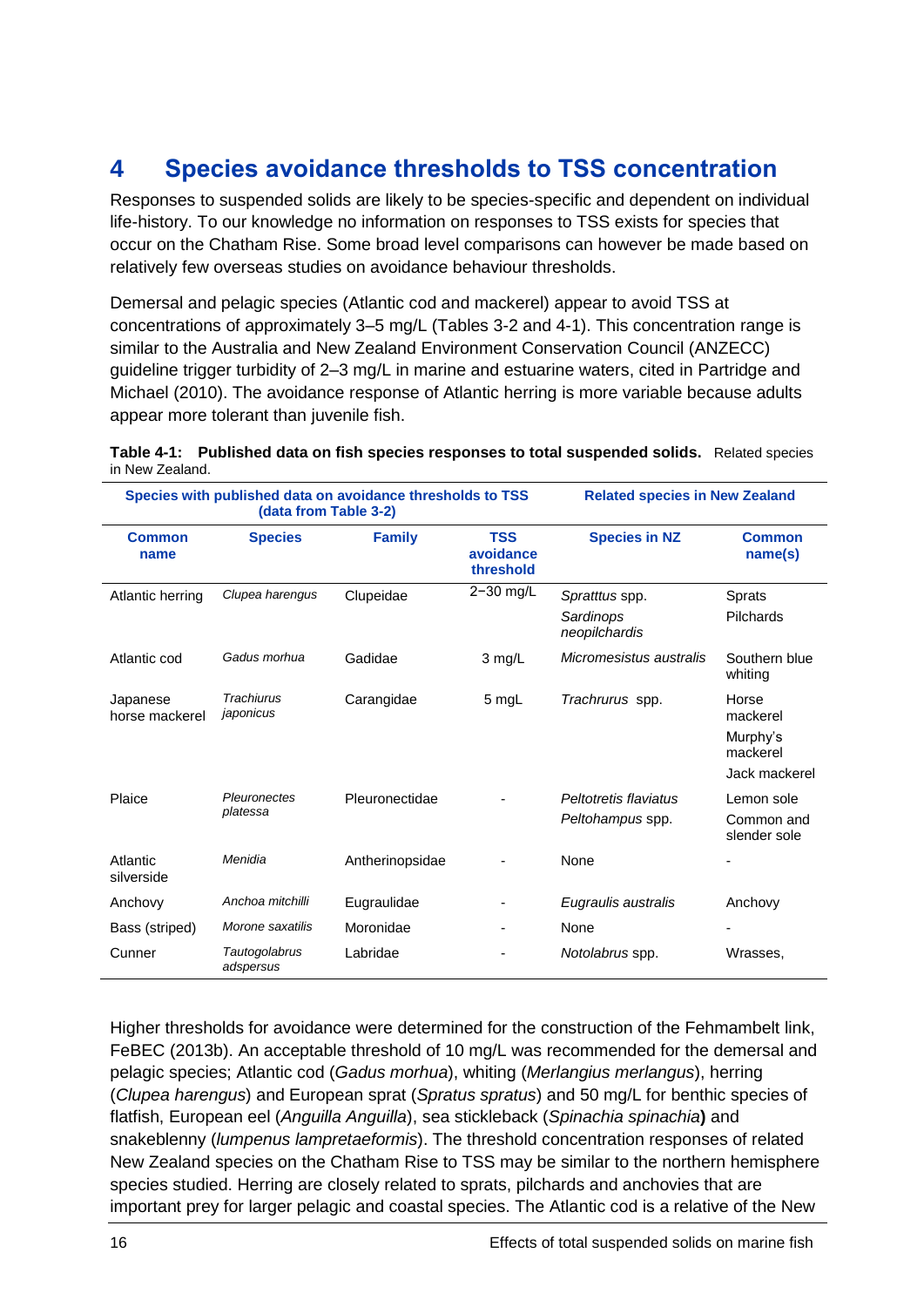Zealand southern blue whiting that is present in the licence area, and Murphy's mackerel (*Trachurus murphyi*) has also been caught in the region.

[Deltares \(2014\)](#page-18-1) predict the sediment plume from mining to extend up to 20 km away from the activity at concentrations varying from 0.1 to 10 mg/L TSS, depending on timing of the mining activity. This concentration range is within the threshold TSS of 3 – 10 mg/L for avoidance behaviour of demersal and pelagic species, but is lower than the concentration threshold of 50 mg/L for benthic species recommended by [\(FeBEC 2013b\)](#page-19-0). Therefore, demersal species in the region of the sediment plume may avoid the mining area for a distance of 20 kilometres. Higher concentrations clay of up to 100 mg/L that occur in the immediate mining area will certainly cause fish migration.

In conclusion, predicting avoidance response thresholds of juvenile and adult fishes to a sediment plume on the Chatham Rise is based on broad comparisons with studies on species in overseas ecosystems. Experimental and field studies would be required to inform acceptable limits to mining activity with a degree of certainty.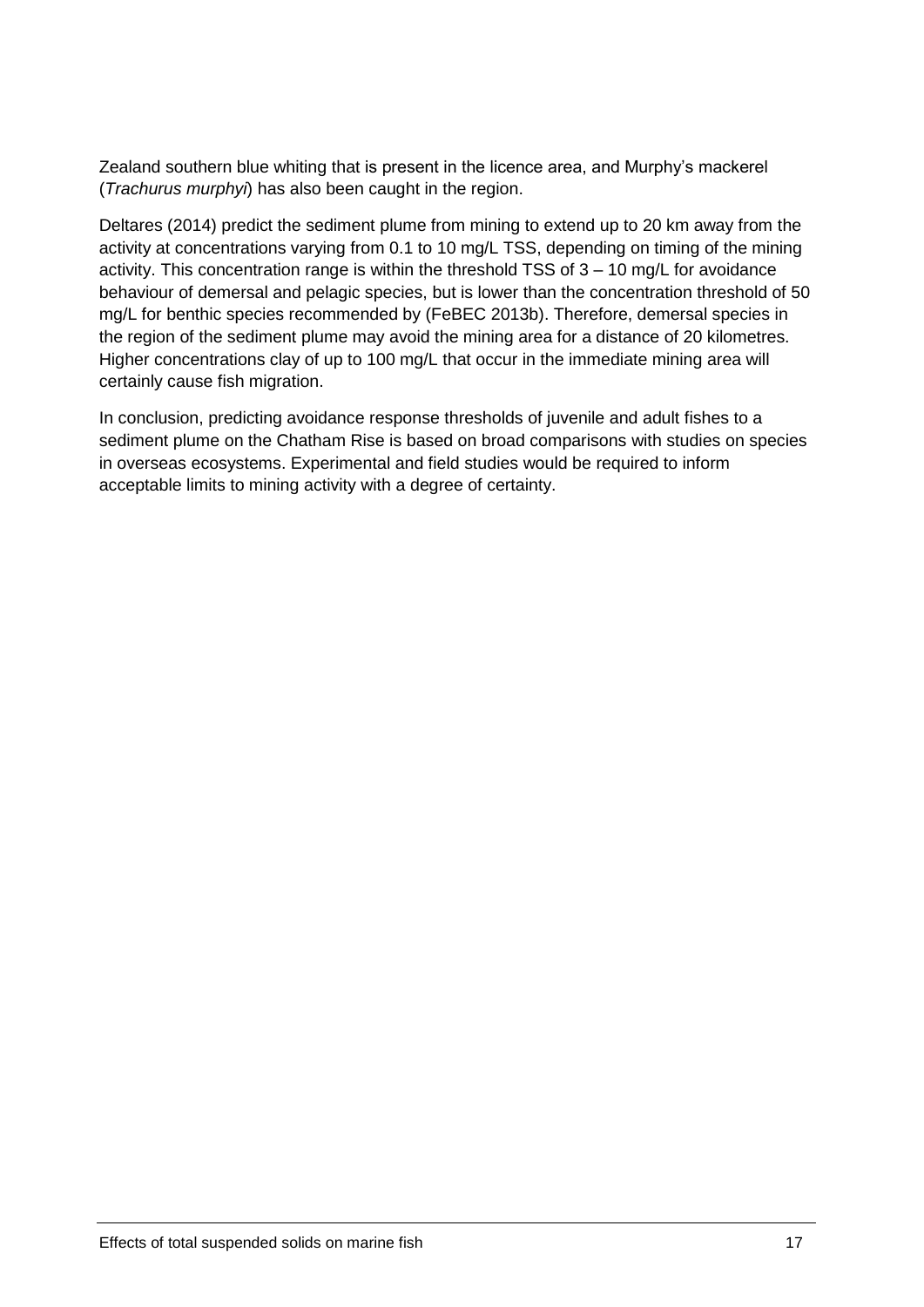### <span id="page-18-0"></span>**5 References**

<span id="page-18-9"></span>Appelberg, M., Holmqvist, M., Lagenfelt, I. (2005) Øresundsforbindelsens inverkan paa fisk och fiske, Underlagsrapport 1992-2005: 230.

<span id="page-18-12"></span>Appleby, A.D., Scarratt, D.J. (1989) Physical effects of suspended solids on marine and estuarine fish and shellfish, with special reference to ocean dumping: a literature review. *Canadian Technical Report of Fisheries and Aquatic Sciences*, Report no. 1681: 30.

<span id="page-18-4"></span>Baird, S.J., Wood, B.A., Bagley, N.W. (2009) Nature and extent of commercial fishing effort on or near the seafloor within the New Zealand 200 n. mile Exclusive Economic Zone, 1989-90 to 2004-05. *Draft New Zeland Aquatic Environment and Biodiversity Report*, Prepared for the Ministry of Fisheries: 48.

<span id="page-18-5"></span>Beaumont, J., Baird, S. (2010) Phosphorite prospecting on the Chatham Rise - biological and commercial fishing considerations. *NIWA Client Report*, WLG2010-27: 45.

<span id="page-18-7"></span>Berry, W., Rubenstein, N., Melzian, B., Hill, B. (2003) The Biological Effects of Suspended and Bedded Sediment (SABS) in Aquatic Systems: A Review. *Internal report to US EPA, Office of Research and Development, National Health and Environmental Effects Laboratory*: 58.

<span id="page-18-10"></span>Blaxter, J.H.S. (1969) Visual Threshold and Spectral Sensitivity of flatfish larvae. *Journal of experimental Biology*, 51: 221-230.

<span id="page-18-2"></span>Bradford-Grieve, J.M., Boyd, P.W., Chang, F.H., Chiswell, S., Hadfield, M., Hall, J.A., James, M.R., Nodder, S.D., Shushkina, E.A. (1999) Pelagic ecosystem structure and functioning in the Subtropical Front region east of New Zealand in austral winter and spring 1993. *Journal of Plankton Research*, 21(3): 405-428. DOI 10.1093/plankt/21.3.405

<span id="page-18-6"></span>Bull, B., Doonan, I., Tracey, D., Hart, A. (2001) Diel variation in spawning orange roughy (Hoplostethus atlanticus, Trachichthyidae) abundance over a seamount feature on the northwest Chatham Rise. *New Zealand Journal of Marine and Freshwater Research*, 35(3): 435- 444. <Go to ISI>://000172298700002

<span id="page-18-3"></span>Bull, B., Livingston, M.E., Hurst, R., Bagley, N. (2001) Upper-slope fish communities on the Chatham Rise, New Zealand, 1992-99. *New Zealand Journal of Marine and Freshwater Research*, 35(4): 795-815. <Go to ISI>://000173845300013

<span id="page-18-8"></span>Clarke, D.G., Wilber, D. (2000) Assessment of potential impacts of dredging operations due to sediment resuspension. *DOER Technical Notes Collection (ERDCTN-DOER-E9)*, U.S. Army Engineer Research and Development Center, Vicksburg, MS 14. [www.wes.](http://www.wes/) army, mil/el/dots/doer

<span id="page-18-13"></span>de Groot, S.J. (1980) The consequences of marine gravel extraction on the spawning of herring *Clupea harenus* Linne. *Journal of Fish Biology*, 16(6): 605-611.

<span id="page-18-11"></span>de Jong, V.N., Essink, K., Boddeke, R. (1993) The Dutch Wadden Sea: a changed ecosystem. *Hydrobiologia*, 265(1-3): 45-71.

<span id="page-18-1"></span>Deltares (2014) Modelling investigations on mine tailing plume dispersion on the Chatham Rise *Report prepared by Deltares for Chatham Rock Phosphate Ltd*, Delatres Report 1209110-000-ZKS-007: 72.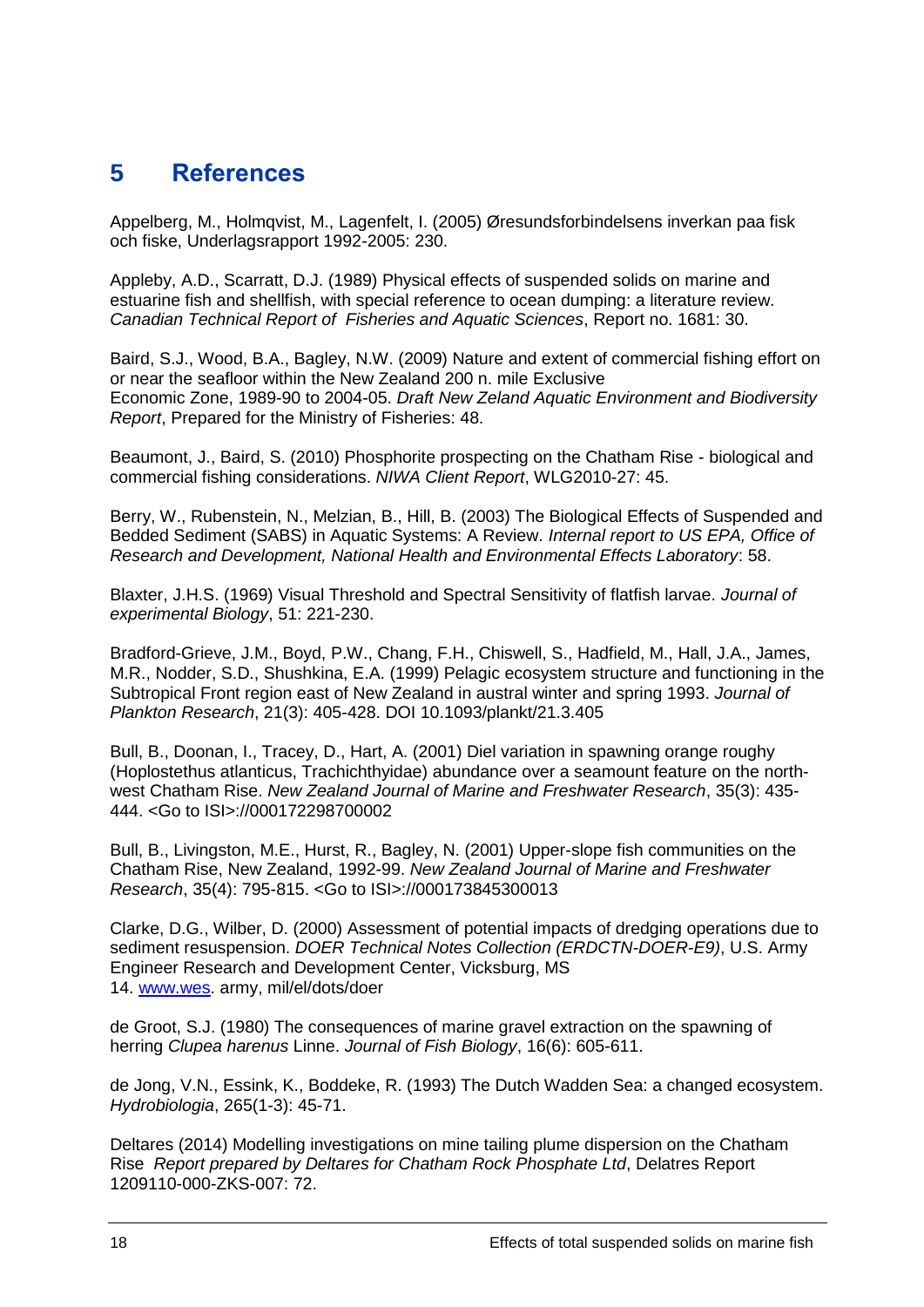<span id="page-19-2"></span>Engell-Sørensen, K., Skyt, H.P. (2002) Evaluation of the Effect of Sediment Spill from Offshore Wind Farm Construction on Marine Fish, Report prepared by Bioconsult: 18.

<span id="page-19-13"></span>Essink, K. (1999) Ecological effects of dumping of dredged sediemnts; options for management. *Journal of Coastal Conservation*, 5: 69-80.

<span id="page-19-4"></span>FeBEC (2010) Sediment Dose Response Study. *Technical Report. Prepared for Femern A/S*, Doc. No. E4-TR-036.: 147.

<span id="page-19-5"></span>FeBEC (2013a) Commercial Fisheries in Fehmarnbelt. Environmental Impact assessment Report, Report no. E4TR0042 – Volume II: 181.

<span id="page-19-0"></span>FeBEC (2013b) Fish Ecology in Fehmarnbelt. Environmental Impact assessment Report, Report no. E4TR0041 - Volume I: 254.

<span id="page-19-14"></span>Hecht, T., van der Lingen, C.D. (1992) Turbidity induced changes in feeding strategies of fish in estuaries. *South African Journal of Marine Science-Suid-Afrikaanse Tydskrif Vir Seewetenskap*, 27: 95-107.

<span id="page-19-8"></span>Humborstad, O.-B., Jorgensen, T., Grotmol, S. (2006) Exposure of cod Gadus morhua to resuspended sediment: an experimental study of the impact of bottom trawling. *Marine Ecology Progress Series*, 309: 247-254. 10.3354/meps309247

<span id="page-19-3"></span>Johnston, D.W., Wildish, D.J. (1981) Avoidance of dredge spoil by herring (Clupea harengus harengus). *Bulletin of Environmental Contamination and Toxicology*, 26(1): 307-314. 10.1007/BF01622095

<span id="page-19-11"></span>Johnston, D.W., Wildish, D.J. (1982) Effect of suspended sediment on feeding by larval herring (Clupea harengus harengus L.). *Bulletin of Environmental Contamination and Toxicology*, 29(3): 261-267.

<span id="page-19-12"></span>Keller, O., Lüdemann, K., Kafemann, R. (2006) Lterature review of offshore wind farms with regard to fish fauna. *BfN-Skripten*, Vol. 186: 47-130.

<span id="page-19-1"></span>Kerr, S.J. (1995) Silt, turbidity and suspended sediments in the aquatic environment: an annotated bibliography and literature review. *Ontario Ministry of Natural Resources, Southern Region Science & Technology Transfer Unit* Technical Report TR-008: 277.

<span id="page-19-9"></span>Lowe, M.L. (2013) Factors affecting the habitat usage of estuarine juvenile fish in northern New Zealand. *Doctor of Philosophy in Marine Science*. University of Auckland, Auckland: 238.

<span id="page-19-7"></span>Meager, J.J., Utne-Palm, A.C. (2008) Effect of turbidity on habitat preference of juvenile Atlantic cod, Gadus morhua. *Environmental Biology of Fishes*, 81(2): 149-155. DOI 10.1007/s10641-007-9183-z

<span id="page-19-6"></span>Messieh, S.N., Wildish, D.J., Peterson, R.H. (1981) Possible impact from dredging and spoil disposal on the Miramichi Bay herring fishery. *Canadian Technical Report on Fisheries and Aquatic Science. 1981.*, 1008: 33.

<span id="page-19-15"></span>Moles, A., Norcross, B.L. (1995) Sediment preference in juvenile Pacific flatfishes. *Netherlands Journal of Sea Research*, 3(1-1): 177-182.

<span id="page-19-10"></span>Morinaga, T.T., Koike, T., Ootomo, K., Matsuike, K. (1988) Response of a fish school to turbid water. *Uni-Mer*, 26: 19-28.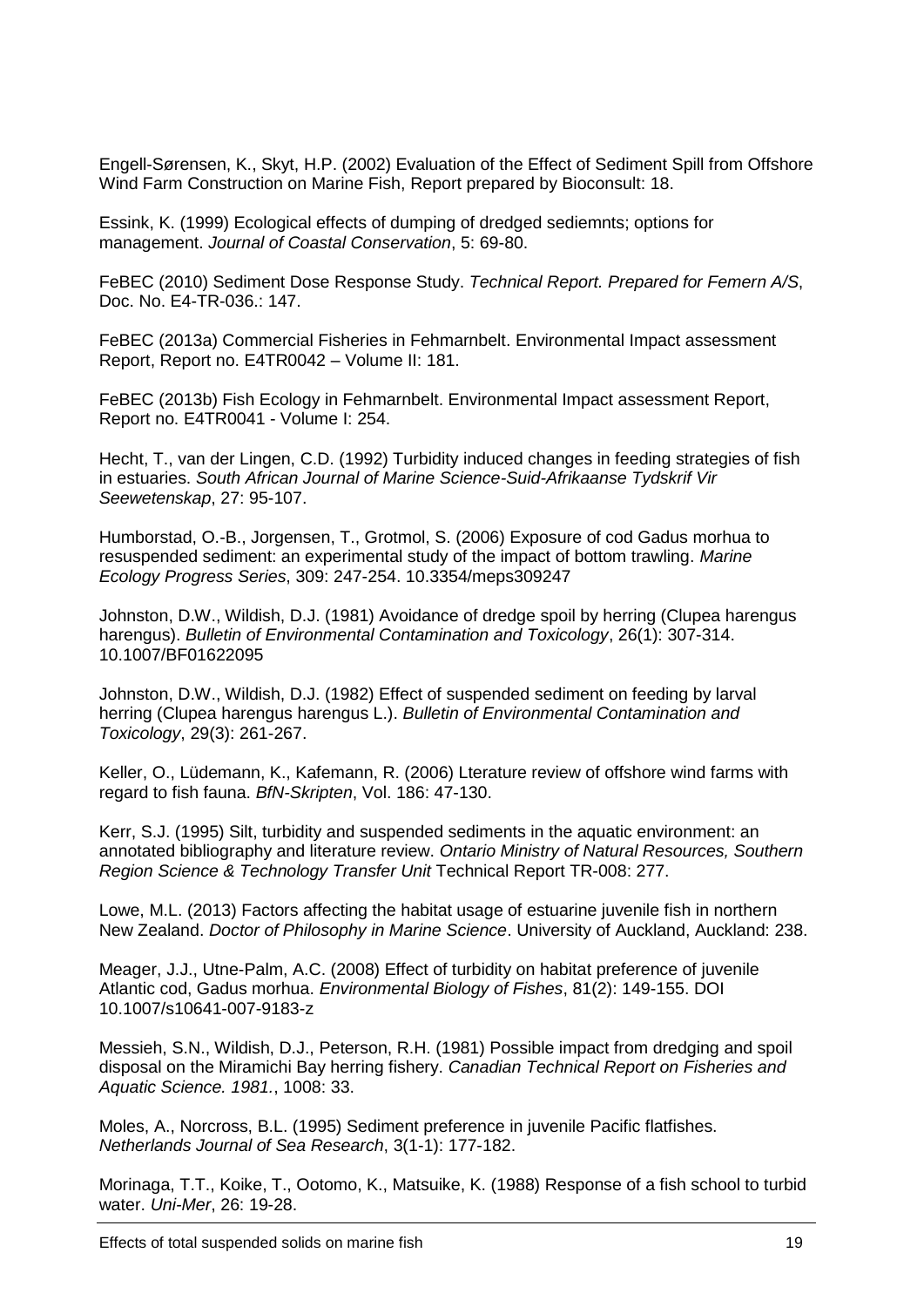<span id="page-20-1"></span>Newcombe, C.P., Jensen, J.O.T. (1996) Channel Suspended Sediment and Fisheries: A Synthesis for Quantitative Assessment of Risk and Impact. *North American Journal of Fisheries Management*, 16(4): 693-727. 10.1577/1548-8675(1996)016<0693:cssafa>2.3.co;2

<span id="page-20-10"></span>O'Driscoll, R.L., Booth, J.D., Bagley, N.W., Anderson, O.F., Griggs, L.H., Stevenson, M.L., Francis, M.P. (2003) Areas of importance for spawning, pupping or egg laying, and juveniles of New Zealand deepwater fish, pleagic fish and invertebrates. *NIWA Technical Report*: 102.

<span id="page-20-0"></span>Page, M.J. (2013) Phosphorite prospecting on the Chatham Rise: Effects of total suspended solids (TSS) on fish eggs. *NIWA Client Report No:*, WLG2012-61: 21.

<span id="page-20-2"></span>Partridge, G.J., Michael, R.J. (2010) Direct and indirect effects of simulated calcareous dredge material on eggs and larvae of pink snapper *Pagrus auratus.* . *Journal of Fish Biology*, 77 227- 240. [http://onlinelibrary.wiley.com/store/10.1111/j.1095-8649.2010.02679.x/asset/j.1095-](http://onlinelibrary.wiley.com/store/10.1111/j.1095-8649.2010.02679.x/asset/j.1095-8649.2010.02679.x.pdf?v=1&t=hs15kumb&s=8c0c061c91c3a63cbb561e9fc4726428dbf35770) [8649.2010.02679.x.pdf?v=1&t=hs15kumb&s=8c0c061c91c3a63cbb561e9fc4726428dbf35770](http://onlinelibrary.wiley.com/store/10.1111/j.1095-8649.2010.02679.x/asset/j.1095-8649.2010.02679.x.pdf?v=1&t=hs15kumb&s=8c0c061c91c3a63cbb561e9fc4726428dbf35770)

<span id="page-20-8"></span>Pinkerton, M. (2013) Ecosystem modelling of the Chatman Rise. *NIWA Client Report*: 157.

<span id="page-20-7"></span>Rogers, B.A. (1969) Tolerance levels of four species of estuarine fishes to suspended mineral solids University of Rhode Island, Kingston.

<span id="page-20-6"></span>Sherk, J.A., O'Connor, J.M., Neumann, D.A. (1975) Effects of suspended and deposited sediments on estuarine environments. In: L.E. Cronin (Ed). *Estuarine Research 2*. Academic Press, New York: 541-558.

<span id="page-20-9"></span>Velterop, R. (2011) Galloper Wind Farm Project Environmental Statement – Chapter 13: Natural Fish and Shellfish Resources. *Royal Haskoning Reference 9V3083/R01/303730/Exet*: 148.

<span id="page-20-5"></span>Westerberg, H., Rönnbäck, P., Frimansson, H. (1996) Effects of suspended sediments on cod eggs and larvae and on the behaviour of adult herring and cod. *ICES CM 1996/E:26*: 13.

<span id="page-20-3"></span>Wilber, D.H., Clarke, D.G. (2001) Biological Effects of Suspended Sediments: A Review of Suspended Sediment Impacts on Fish and Shellfish with Relation to Dredging Activities in Estuaries. *North American Journal of Fisheries Management*, 21(4): 855-875. 10.1577/1548- 8675(2001)021<0855:beossa>2.0.co;2

<span id="page-20-4"></span>Wildish, D.J., Wilson, A.J., Akagi, H. (1977) Avoidance by herring of suspended sediment from dredge spoil dumping. , ICES Doc. C.M.1977/ E:11 (mimeo.).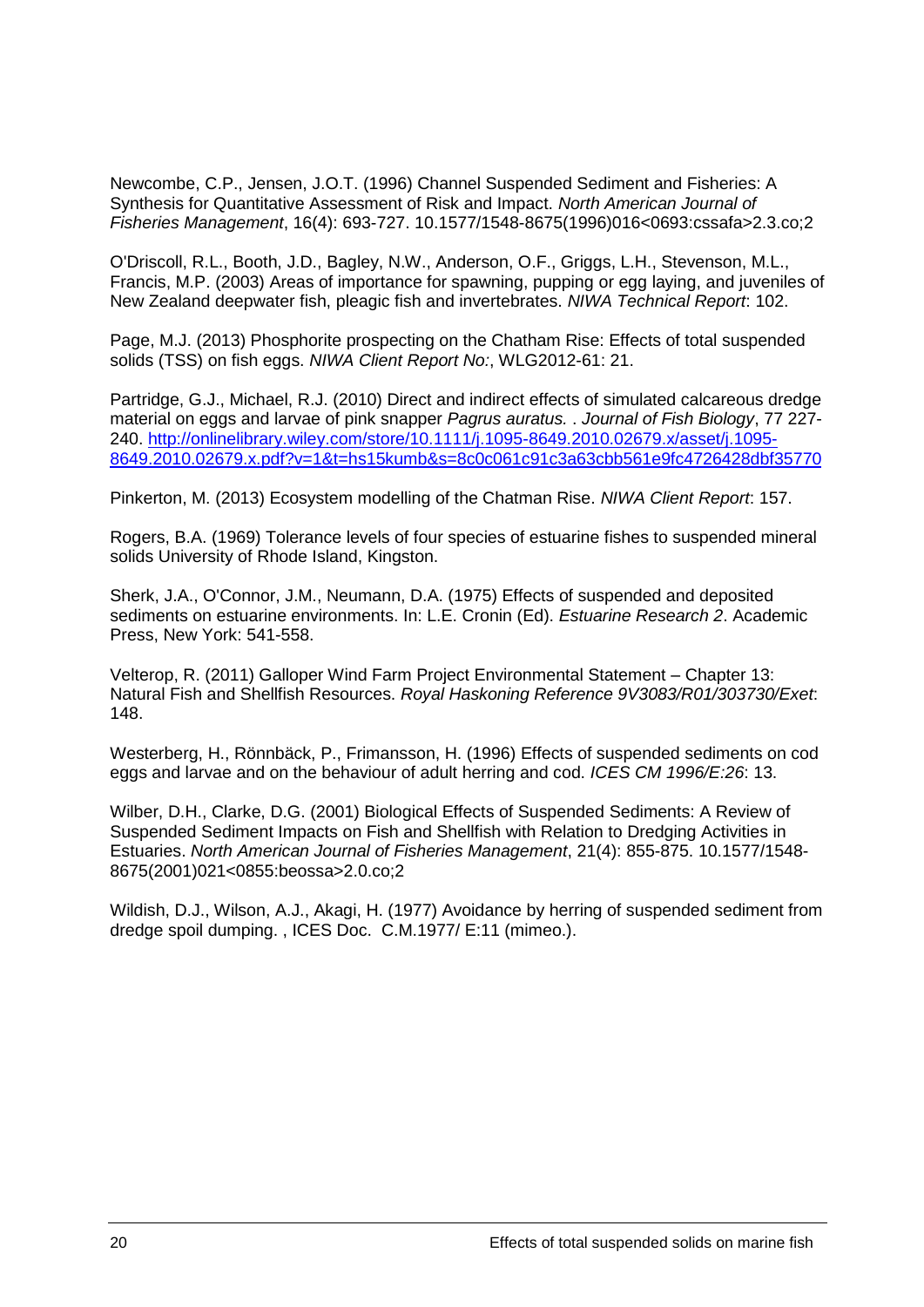## <span id="page-21-0"></span>**6 Appendix**

Appendix 1. Ocean Biogeographical Information System (OBIS) output of species sampled by research trawl in the CRP licence area 50270, searched April 2014.

| <b>Scientific name</b>        | <b>Family</b>       | <b>Common family</b>        | <b>Common name</b>           | <b>Benthic</b> | <b>Demersal</b><br>or Pelagic |
|-------------------------------|---------------------|-----------------------------|------------------------------|----------------|-------------------------------|
| Alertichthys blacki           | Congiopodidae       | pigfishes                   | alert pigfish                |                | у                             |
| Ambophthalmos angustus        | Psychrolutidae      | toadfishes                  | pale toadfish                | у              |                               |
| Argentina elongata            | Argentinidae        | silversides                 | silverside                   |                | у                             |
| Arnoglossus scapha            | <b>Bothidae</b>     | lefteyed flounder           | megrim, witch                | у              |                               |
| Azygopus pinnifasciatus       | Pleuronectidae      | righteyed flounders         | spotted flounder             | У              |                               |
| Bassanago bulbiceps           | Congridae           | conger eels                 | swollenhead conger           | у              |                               |
| Bassanago hirsutus            | Congridae           | conger eels                 | hariy conger                 | у              |                               |
| Beryx splendens               | Berycidae           | alfonsinos                  | alfonsino                    |                | у                             |
| Brama australis               | <b>Bramidae</b>     | pomfrets                    | southern Ray's bream         |                | у                             |
| Coelorinchus aspercephalus    | Macrouridae         | rattails, grenadiers        | oblique banded rattail       |                | у                             |
| Coelorinchus biclinozonalis   | Macrouridae         | rattails, grenadiers        | two saddled rattail          |                | у                             |
| Coelorinchus bollonsi         | Macrouridae         | rattails, grenadiers        | Bollons' rattail             |                | у                             |
| Coelorinchus fasciatus        | Macrouridae         | rattails, grenadiers        | banded rattail               |                | у                             |
| Coelorinchus oliverianus      | Macrouridae         | rattails, grenadiers        | Oliver's rattail             |                | у                             |
| Coelorinchus parvifasciatus   | Macrouridae         | rattails, grenadiers        | small banded rattail         |                | у                             |
| Centriscops humerosus         | Macrorhamphosida    | snipefishes                 | redbanded bellowsfish        |                | у                             |
| Centrolophus niger            | e<br>Centrolophidae | raftfishes,<br>medusafishes | rudderfish                   |                | у                             |
| Cyttus traversi               | Zeidae              | dories                      | lookdown dory                |                | y                             |
| Cyttus novaezealandiae        | Zeidae              | dories                      | New Zealand dory             |                | y                             |
| Deania calcea                 | Centrophoridae      | dogfishes                   | shovelnose dogfish           |                | y                             |
| Dipturus innominatus          | Rajidae             | skates                      | smooth skate                 | у              |                               |
| <b>Emmelichthys nitidus</b>   | Emmelichthyidae     | bonnetmouths, rovers        | redbait                      |                | y                             |
| Epigonus lenimen              | Apogonidae          | cardinalfishes              | bigeye cardinalfish          |                | у                             |
| Epigonus robustus             | Apogonidae          | cardinalfishes              | Robust cardinal fish         |                | у                             |
| Etmopterus baxteri            | Etmopteridae        | dogfishes                   | lantern shark                |                | у                             |
| Etmopterus lucifer            | Etmopteridae        | dogfishes                   | lucifer dogfish              |                | у                             |
| Galeorhinus galeus            | Triakidae           | hound sharlks               | Tope shark                   | у              |                               |
| Genypterus blacodes           | Ophidiidae          | cusk eels                   | ling                         | у              |                               |
| Halaelurus dawsoni            | Scyliorhinidae      | cat sharks                  | Dawson's cat shark           |                | у                             |
| Halargyreus johnsonii         | Moridae             | morid cods                  | slender cod                  |                | у                             |
| Harriotta raleighana          | Rhinochimaeridae    | longnosed chimaeras         | longnosed chimaera           | у              |                               |
| Helicolenus spp.              | Scorpaenidae        | scorpionfishes              | jock stewart                 | у              |                               |
| Hoplichthys haswelli          | Hoplichthyidae      | ghostflatheads              | deepsea flathead             | у              |                               |
| Hoplostethus mediterraneus    | Trachichthyidae     | roughies, slimeheads        | silver roughy, sawbelly      |                | у                             |
| Hydrolagus bemisi             | Chimaeridae         | chimaeras, ghost<br>sharks  | pale ghost shark             | у              |                               |
| Hydrolagus<br>novaezealandiae | Chimaeridae         | chimaeras, ghost<br>sharks  | dark ghost shark             | у              |                               |
| Icichthys australis           | Centrolophidae      | raftfishes,<br>medusafishes | ragfish                      |                | у                             |
| Kathetostoma giganteum        | Uranoscopidae       | armourhead<br>stargazers    | giant stargazer,<br>monkfish | у              |                               |